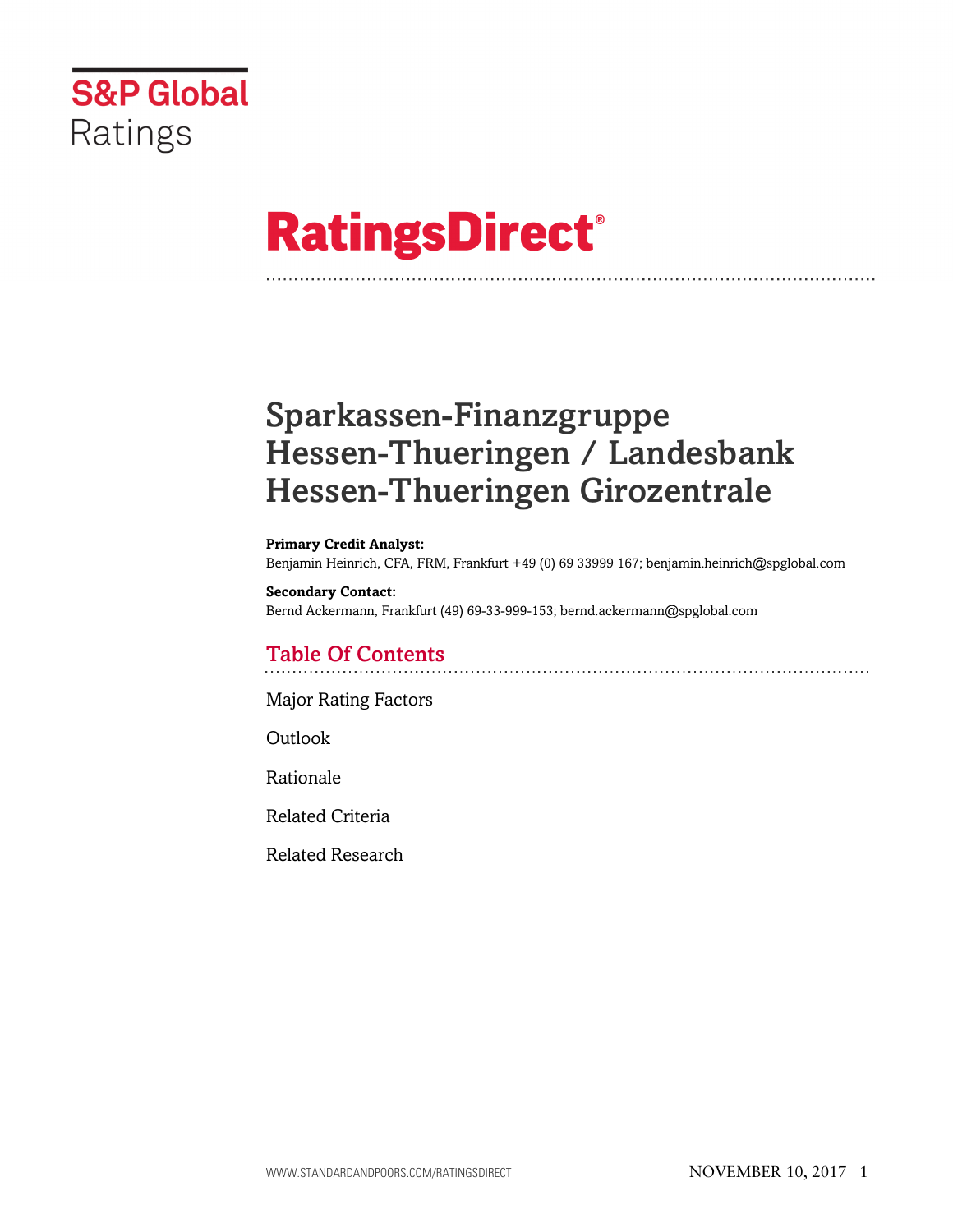## Sparkassen-Finanzgruppe Hessen-Thueringen / Landesbank Hessen-Thueringen Girozentrale

*(Editor's Note: The scores shown below relate to the group credit profile of Sparkassen-Finanzgruppe Hessen-Thueringen, leading to issuer credit ratings of A/Stable/A-1 on core group members. A complete ratings list appears at the end of the article, in the "Ratings Detail" section.)*

| <b>SACP</b>                    | a              |          |  |                        |          |  | ÷. | <b>Support</b>              | $\bf{0}$ | ÷ | Additional<br><b>Factors</b> | 0 |
|--------------------------------|----------------|----------|--|------------------------|----------|--|----|-----------------------------|----------|---|------------------------------|---|
| Anchor                         | $a-$           |          |  |                        |          |  |    | <b>Issuer Credit Rating</b> |          |   |                              |   |
| <b>Business</b><br>Position    | Adequate       | $\bf{0}$ |  | <b>ALAC</b><br>Support | $\bf{0}$ |  |    |                             |          |   |                              |   |
| Capital and<br><b>Earnings</b> | <b>Strong</b>  | $+1$     |  | <b>GRE Support</b>     | $\bf{0}$ |  |    |                             |          |   |                              |   |
| <b>Risk Position</b>           | Adequate       | $\bf{0}$ |  | Group                  |          |  |    | A/Stable/A-1                |          |   |                              |   |
| <b>Funding</b>                 | <b>Average</b> |          |  | <b>Support</b>         | $\bf{0}$ |  |    |                             |          |   |                              |   |
| Liquidity                      | Adequate       | $\bf{0}$ |  | Sovereign<br>Support   | $\bf{0}$ |  |    |                             |          |   |                              |   |

## <span id="page-1-0"></span>Major Rating Factors

| <b>Strengths:</b>                                                                                                                                                                                                                                                                                                                                                           | <b>Weaknesses:</b>                                                                                                                                                                  |
|-----------------------------------------------------------------------------------------------------------------------------------------------------------------------------------------------------------------------------------------------------------------------------------------------------------------------------------------------------------------------------|-------------------------------------------------------------------------------------------------------------------------------------------------------------------------------------|
| • Strong level of solidarity and cooperation between<br>group members based on ownership and mutual<br>protection scheme.<br>• Solid retail market position by member savings<br>banks in two German states, and risk-averse<br>relationship-based business approach by<br>Landesbank Hessen-Thueringen (Helaba).<br>• Strong capitalization from sound earnings retention. | • High cost base of member savings banks.<br>• Revenue margin pressure on deposit-funded<br>business model.<br>• Concentration risk in commercial real estate lending<br>by Helaba. |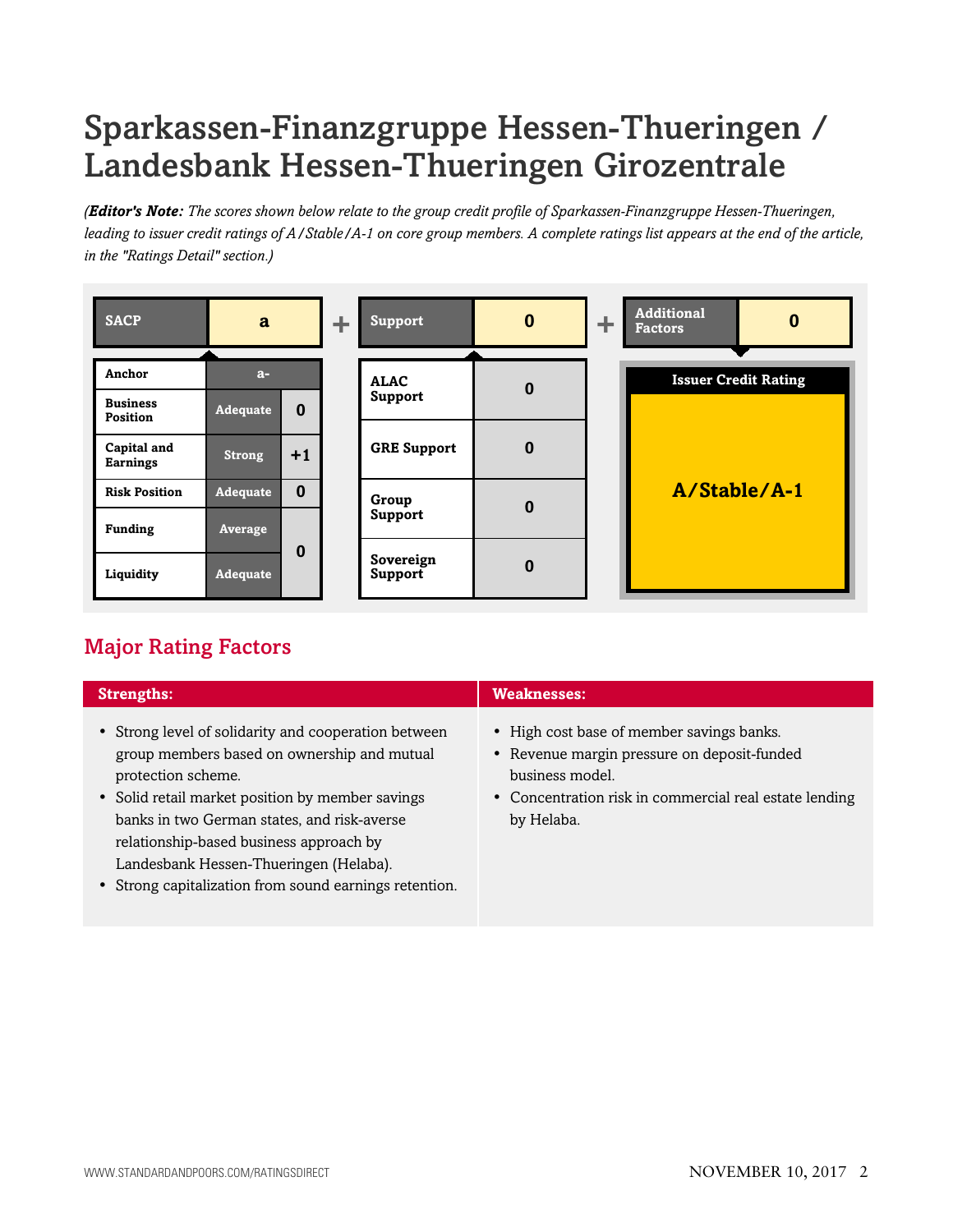#### **Outlook: Stable**

The core member banks of Germany-based Sparkassen-Finanzgruppe Hessen-Thueringen (SFHT) include the 49 regional savings banks and their 69%-owned central bank Landesbank Hessen-Thueringen Girozentrale (Helaba).

The stable outlook reflects both S&P Global Ratings' assumption of continued stability in SFHT's group credit profile (GCP) and that we are unlikely to change our view of its highly strategic group status to the German savings banks network. The highly strategic group status of SFHT for the German savings banks network effectively puts a floor on the long-term ratings on individual SFHT savings banks and Helaba at 'A', given the German savings banks' current GCP. The stable outlook includes our assumption of continued earnings stability and a prudent risk profile of Helaba's wholesale banking activities, given that Helaba contributes roughly 40% to the SFHT's group's pretax profit and capital. We also assume that the level of cohesion and cooperation within the German savings banks sector will remain high and that the aggregate creditworthiness of the German network of savings banks will remain stable.

A downgrade would require a combination of a weaker assessment of the German savings banks' nationwide network or SFHT's links with it, and of the unsupported GCP of SFHT member banks. While we consider this unlikely, both might occur if profitability were to erode, such that it prevented SFHT or nationwide savings banks from covering their normalized credit losses, or if capitalization were to weaken below a projected risk-adjusted capital (RAC) ratio of 10%. We might also revise down our assessment of the unsupported GCP of SFHT if we considered the group's 'a-' anchor had weakened, for example if the group was focusing more materially on foreign markets with much higher economic risk. However, we see a weaker anchor as a remote scenario, reflecting the group's high share of domestic lending of currently about 78%, and that we recently revised the economic risk trend for German banks' domestic operations to stable.

We would consider an upgrade over the next 12-24 months should earnings generation continue to exceed our projections, such that SFHT's RAC ratio were to surpass the 15% benchmark sustainably. However, in light of diminishing earnings retention capacity compared with projected loan growth, we believe this scenario has a low likelihood over the next 18-24 months.

### <span id="page-2-0"></span>Rationale

We equalize our ratings on each savings bank and Helaba with our view of SFHT's GCP at 'a'. The equalization with the GCP reflects the core group status of member savings banks and Helaba within SFHT. SFHT's GCP is neither enhanced nor constrained by our assessment of the nationwide German savings banks' GCP of 'a+' and our view that SFHT, including Helaba, is a highly strategic subgroup of the German savings banks. The 'a' at the regional level means that we consider SFHT to be a strong subgroup of the German savings banks network.

SFHT's business profile differs from other mainly retail banking-oriented regional savings banks groups because its GCP includes a material share of wholesale banking activities through majority-owned Helaba. We therefore base our ratings on our view that SFHT's member banks will maintain a strong business focus on Germany, supporting the 'a-' anchor. They also reflect the group's solid aggregate business position, supported by the savings banks' dominant position in regional retail banking and complemented by Helaba's function as its central bank and by its more wholesale-oriented businesses. A rating constraint remains the sensitivity of the savings banks' revenues to a sustained low-interest-rate environment.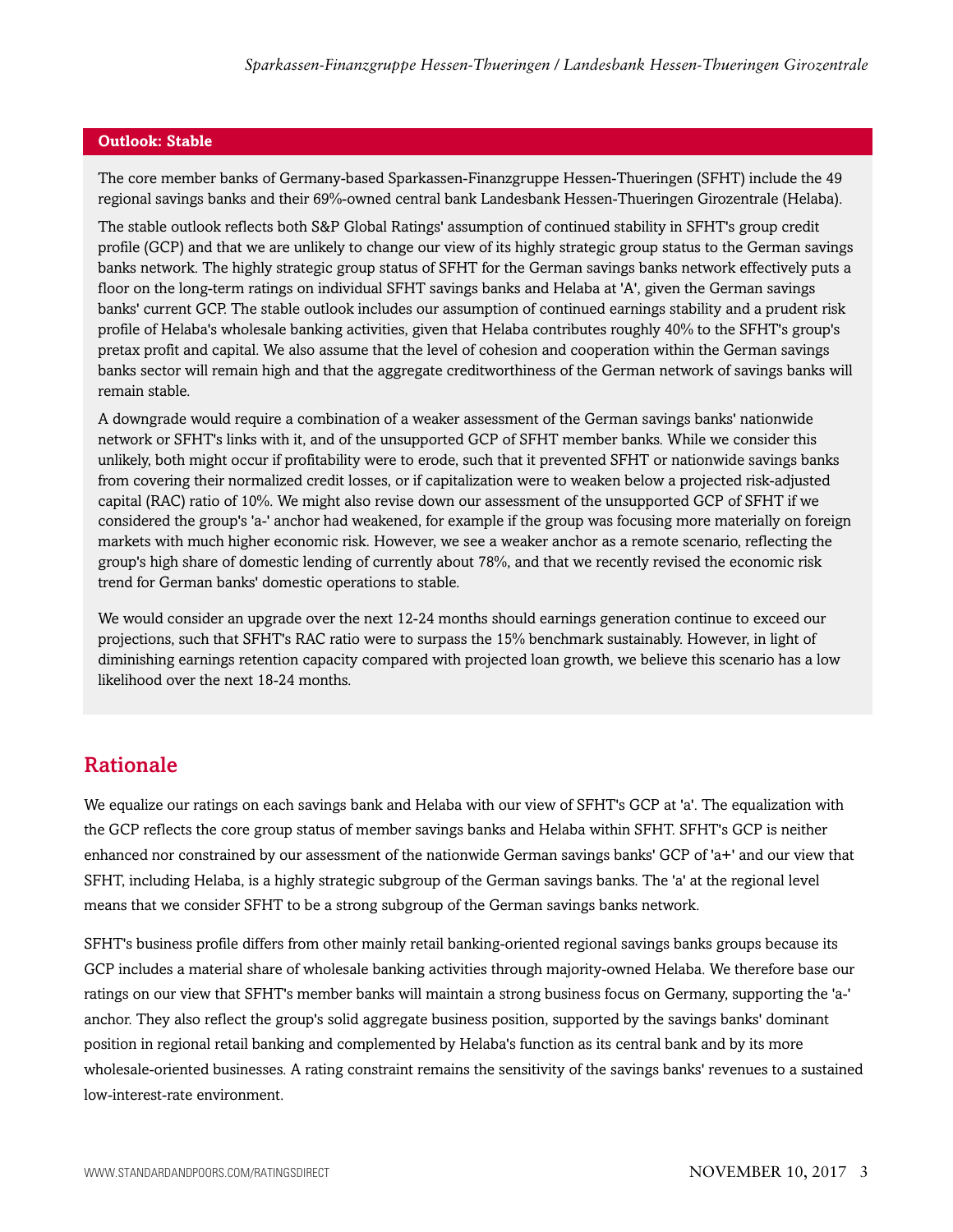We anticipate that the group will maintain strong capital and earnings based on our forecast that the aggregate RAC ratio will remain at 13.5%-14.5% over the next 18-24 months.

We continue to assess the group's aggregate risk position as a neutral rating factor thanks to Helaba's and the savings banks' risk-averse culture and relationship-based strategies offsetting sizable exposure to commercial real estate markets.

We also factor in SFHT's refinancing availability from its large regional retail branch network, close relationships with domestic corporate clients, and funding diversification courtesy of Helaba.

We consider Helaba to be a core member of SFHT and include it in SFHT's GCP. This reflects its majority ownership by and continued integration with the savings banks, and that it can benefit from an additional regional reserve fund, which was set up by Helaba and the savings banks in the region to support each other, if needed. Helaba also acts as central bank for about 40% of all savings banks in Germany.

#### Anchor: 'a-' reflecting lending exposure predominantly to Germany

Our bank criteria use our Banking Industry Country Risk Assessment (BICRA) economic risk and industry risk scores to determine a bank's anchor, the starting point in assigning an issuer credit rating (ICR). Our anchor for a commercial bank operating mainly in Germany is 'a-', based on an economic risk score of '1' and an industry risk score of '3'. We view the economic risk trend and the industry risk trend in the German banking industry as stable.

Our 'a-' anchor for SFHT reflects the group entities' domicile in Germany, where they are regulated, and our view of the blended economic risk of the markets in which it operates. About 80% of the group's exposure to the private sector and to local and regional governments is domestic. This has a favorable impact on the anchor, because we view Germany as having the lowest economic risk of all banking systems globally. About 20% of SFHT's credit exposure is in countries with higher economic risks, due to Helaba's activities abroad-–mainly in commercial real estate lending and corporate finance. We project that the portfolio composition will remain broadly stable, given that the purely domestic savings banks' balance sheets are likely to grow faster than Helaba's. Helaba is slightly increasing the share of foreign corporate exposures, but its corporate exposures account only for about 40% of the group's total private sector and regional government exposures.

Our economic risk assessment reflects Germany's highly diversified and competitive economy, and we continue to expect that Germany's robust export-led economy will stay robust amidst a broader European recovery over our forecast horizon until 2020. We believe that the impact of the U.K.'s referendum decision to leave the EU (Brexit) is manageable and has only a limited negative effect for the German economy. Industry risk benefits from Germany's extensive funding market and banks' domestic funding surpluses, as well as from material improvements that have been made to strengthen banking regulation and supervision given ongoing EU-wide regulatory harmonization and convergence as banks implement Basel III. However, we believe that strong competition in German markets, coupled with an ultra-low interest rate environment, remain drags on profitability, although this is currently mitigated by historically low credit losses in Germany.

We believe that a nationwide credit-driven housing bubble is less likely in light of limited credit growth and historically favorable affordability ratios, which suggest a house price undervaluation in Germany until the end of our forecast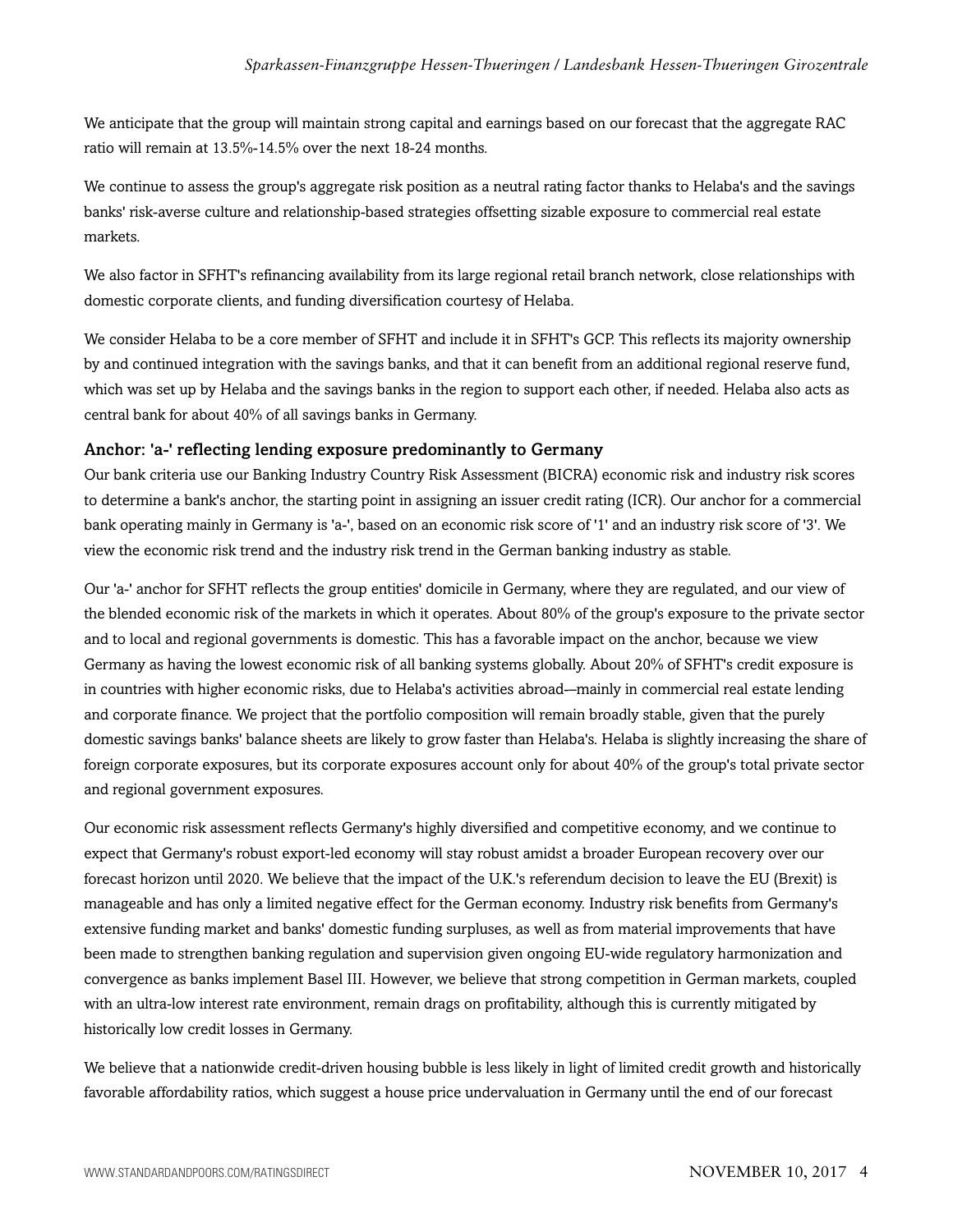horizon by the end of 2020. We forecast that the risk of elevated increases in inflation house price will soften below 2% in 2019 and 2020 on par with expected GDP growth. This is after elevated forecast levels of about 4.6% between 2017 and 2018 in the context of recent years' favorable economic conditions amid robust economic fundamentals, strong national and international demand, tight housing supply in Germany's economic centers, a buoyant labor market, high net immigration, and low interest rates.

We continue to regard industry risk for German banks as an intermediate risk in line with many European banking industries, which benefits from Germany's extensive funding market and banks' domestic funding surpluses, as well as from material improvements that have been made to strengthen banking regulation and supervision given ongoing EU-wide regulatory harmonization and convergence under Basel III. Returns in the German banking industry compared well with many European banking industries in recent years' due to ongoing historically low credit losses in Germany. However, we believe that low interest rate environment coupled with high competition remain a drag on profitability, which is partly compensated the German banking industries progress in counterbalancing measures to improve its lower cost efficiency and fee generation.

| S-Finanzgruppe Hessen-Thueringen -- Key Figures |                        |         |         |         |         |  |  |  |  |
|-------------------------------------------------|------------------------|---------|---------|---------|---------|--|--|--|--|
|                                                 | --Year ended Dec. 31-- |         |         |         |         |  |  |  |  |
|                                                 | 2016                   | 2015    | 2014    | 2013    | 2012    |  |  |  |  |
| Adjusted assets                                 | 256,510                | 260.162 | 264.203 | 261.342 | 282.201 |  |  |  |  |
| Customer loans (gross)                          | 156,472                | 154,147 | 150,038 | 148,958 | 148,882 |  |  |  |  |
| Adjusted common equity                          | 17,155                 | 17,304  | 16.292  | 15,738  | 14,618  |  |  |  |  |
| Operating revenues                              | 5.228                  | 5.164   | 5.356   | 5.193   | 5,116   |  |  |  |  |
| Noninterest expenses                            | 3.494                  | 3.461   | 3.590   | 3.583   | 3.407   |  |  |  |  |
| Core earnings                                   | 1.183                  | 1.067   | 1.189   | 1.063   | 1.026   |  |  |  |  |

#### **Table 1**

#### Business position: Dominant retail franchise in Hesse and Thuringia

In our business position assessment for SFHT, we consider positively the highly predictable business volumes of the member savings banks. We also view positively the prudent and relationship-based strategy of Helaba's wholesale banking, which is active in business lines that we consider to be more cyclical. These benefits are partly offset by the savings banks' sensitivity to a sustained low-interest-rate environment. Also, given its focus on the two German states of Hesse and Thuringia, SFHT does not benefit from the same degree of diversification and strong nationwide market position as its higher scored peer, Cooperative Banking Sector Germany. Savings banks business contributes about 60% to the group's pretax profit based on SFHT's segment reporting. This includes the savings banks' earnings from retail clients and small and midsize enterprises (SMEs), and profits from cooperation between Helaba and the savings banks. Helaba's other commercial activities contribute the other 40%, of which currently more than half is from its commercial real estate activities.

We anticipate that the savings banks within SFHT will continue to maintain strong market penetration in retail banking and SME corporate banking products with a demonstrably loyal customer base in its home region. This results in revenues with a high annuity character, mainly from interest income. Market shares range between approximately 30% and 45% in areas such as accounts, deposits, and mortgage products, based on a dense network of about 2,000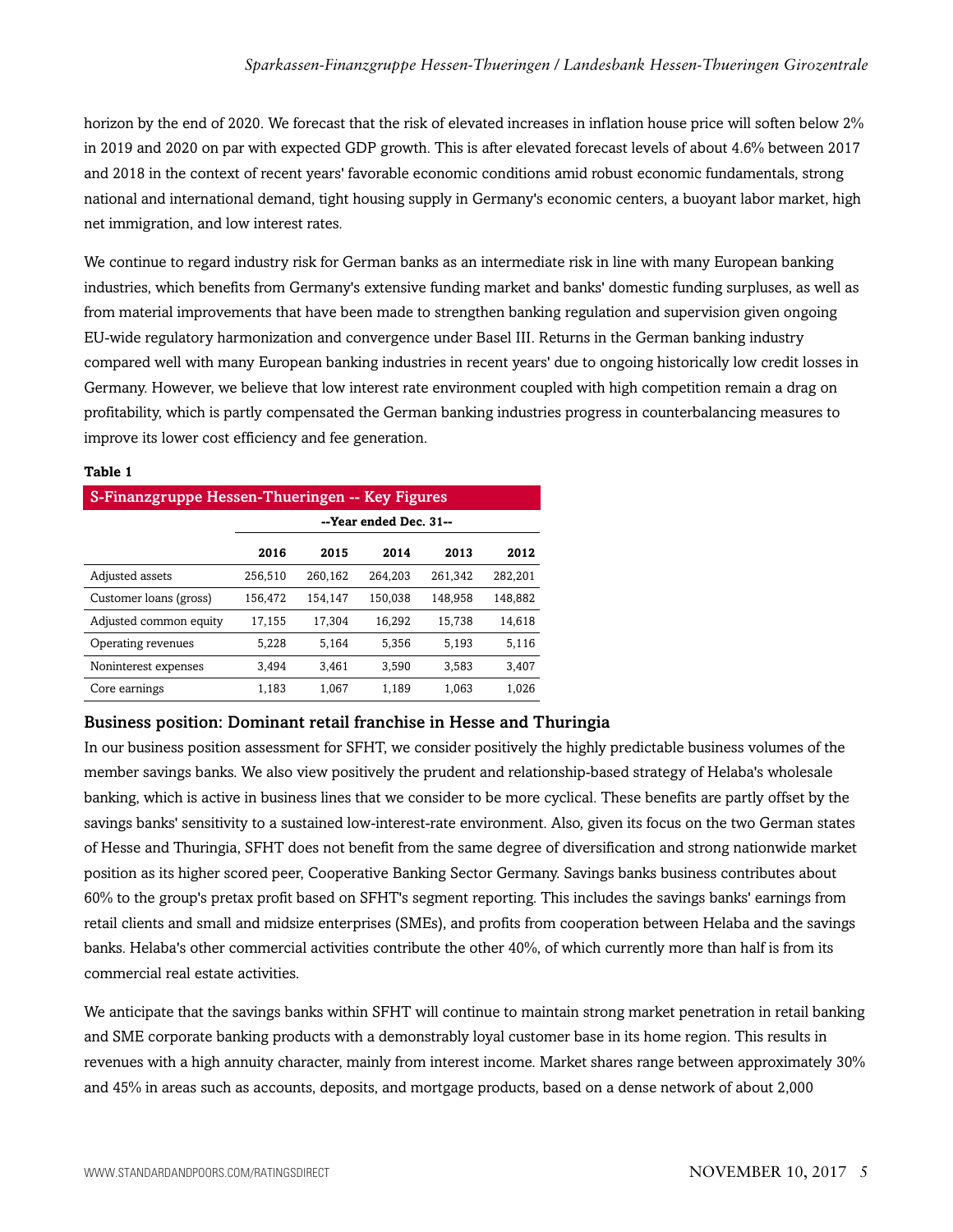branches and self-service centers, and very positive recognition of the nationwide savings banks brand. The savings banks' public-law status and regional roots, coupled with strong capitalization, also reinforce clients' confidence. Accordingly, the banks have benefited from a "flight to quality" since the onset of the financial and sovereign debt crisis in 2007. These benefits are partly offset by the savings banks' revenue concentration in interest income from commoditized banking products, coupled with a relatively large and inflexible cost base. This leads to an above-average sensitivity of the savings banks' profitability to the sustained low-interest-rate environment.

| Segment Pretax Profit Composition S-Finanzgruppe Hessen-Thueringen |                                  |       |  |  |  |  |
|--------------------------------------------------------------------|----------------------------------|-------|--|--|--|--|
|                                                                    | --Financial year ended Dec. 31-- |       |  |  |  |  |
| (Mil. €)                                                           | 2016                             | 2015  |  |  |  |  |
| Commercial Real Estate                                             | 407                              | 380   |  |  |  |  |
| Corporate Finance                                                  | (39)                             | 106   |  |  |  |  |
| <b>Financial Markets</b>                                           | 126                              | 128   |  |  |  |  |
| Public Sector Promotion and Infrastructure                         | 22                               | 27    |  |  |  |  |
| Retail, SME, Savings Banks                                         | 1.075                            | 1,002 |  |  |  |  |
| Other/consolidation                                                | 5                                | (163) |  |  |  |  |
| Total                                                              | 1.596                            | 1.480 |  |  |  |  |

#### **Table 2**

SME--Small and midsize enterprise.

Helaba complements the savings banks' business as SFHT's central institution, and fully owns the largest savings bank in the region, Frankfurter Sparkasse. However, it sources its earnings mainly from activities in commercial real estate (where it is one of the largest players in Germany), corporate finance, financial markets business, and asset management--all both domestically and abroad. We consider such wholesale banking activities generally to be cyclical. However, Helaba has built a track record of prudently managing these activities. What's more, its relationship-based approach appears to have benefited the bank's market position, while several peers have been subject to business restructurings.

Since the acquisition of the former WestLB's business with savings banks in 2012, Helaba has also expanded its role as central bank for the savings banks in the German states of North Rhine-Westphalia and Brandenburg. It now acts as the designated central bank for about 40% of savings banks across Germany. This has increased its importance to the nationwide savings banks sector and adds stability and diversity to Helaba's business profile by gaining access to new customers and additional business volumes. It also improves its access to stable funding from the savings banks in these large regions.

Overall, we believe there is good collaboration between SFHT member banks, as well as strategic coordination and oversight within the group. This mitigates the inherent strategic challenges for the sector of being a group of separate legal entities with independent management, which tends to slow down decision-making, in our view. Still, some of the member savings banks appear to be less effective at exploiting their full market potential. We assume that peer pressure and oversight will support these banks in improving their effectiveness as the low-interest-rate environment increasingly eats into banks' interest margins. Countermeasures will also include additional branch closures. However, even after such closures, SFHT member banks will still maintain by far the largest retail banking franchise in their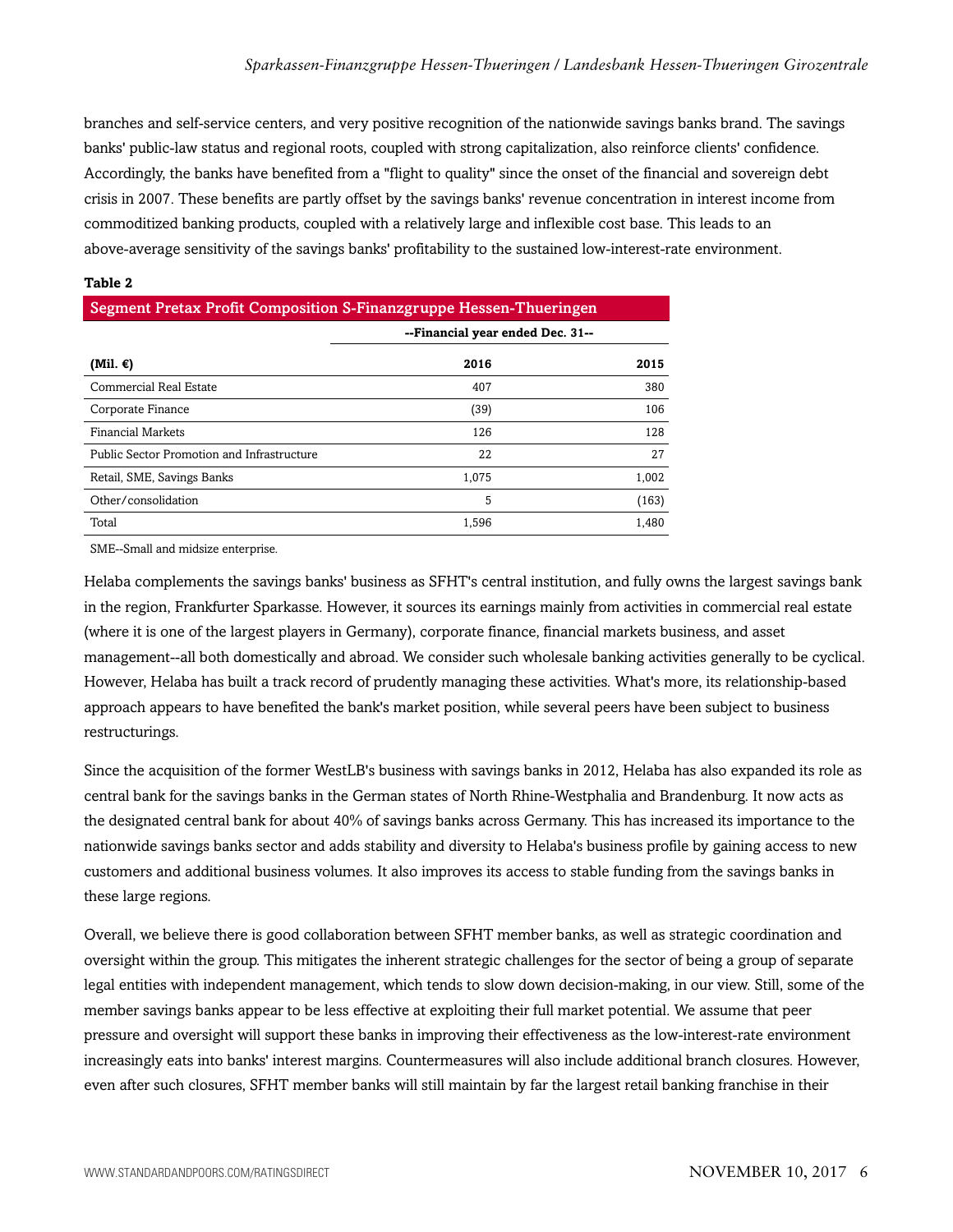regions.

#### **Table 3**

| S-Finanzgruppe Hessen-Thueringen -- Business Position         |                        |       |       |       |       |  |  |  |
|---------------------------------------------------------------|------------------------|-------|-------|-------|-------|--|--|--|
|                                                               | --Year ended Dec. 31-- |       |       |       |       |  |  |  |
|                                                               | 2016                   | 2015  | 2014  | 2013  | 2012  |  |  |  |
| Total revenues from business line (mil. $\epsilon$ )          | 5,228                  | 5,164 | 5,358 | 5.193 | 5,116 |  |  |  |
| Commercial banking/total revenues from business line          | 9.49                   | 9.95  | 9.50  | 9.90  | 9.32  |  |  |  |
| Retail banking/total revenues from business line              | 44.74                  | 46.94 | 45.30 | 47.22 | 47.48 |  |  |  |
| Commercial & retail banking/total revenues from business line | 54.23                  | 56.89 | 54.80 | 57.12 | 56.80 |  |  |  |
| Corporate finance/total revenues from business line           | 6.20                   | 6.49  | 5.24  | 4.78  | 5.06  |  |  |  |
| Asset management/total revenues from business line            | 0.00                   | 0.00  | 0.00  | 0.00  | 0.47  |  |  |  |
| Other revenues/total revenues from business line              | 39.58                  | 36.62 | 39.96 | 38.11 | 37.67 |  |  |  |
| Investment banking/total revenues from business line          | 6.20                   | 6.49  | 5.24  | 4.78  | 5.06  |  |  |  |
| Return on equity                                              | 6.19                   | 5.86  | 6.84  | 6.46  | 6.83  |  |  |  |

#### Capital and earnings: Strong capital buffers due to earnings retention

We base our assessment of capital and earnings primarily on our projection that SFHT on a consolidated basis will be able to maintain a RAC ratio between 13.5% and 14.5%, well above the 10% threshold that is commensurate with our strong assessment. It also reflects our view that the savings banks and Helaba will be able to comply with current and future regulatory capital requirements coming into effect under Basel III. Member banks' capital levels have increased substantially over the past 10 years, based on earnings retention that has outpaced low growth rates in risk assets.

SFHT's consolidated regulatory core equity Tier 1 ratio under Basel III fully-loaded rules stood at a very high 19.6% at year-end 2016. This ratio is based on equity determined by using International Financial Reporting Standards (IFRS) accounting rules. For Helaba alone, its fully-loaded common equity Tier 1 ratio was 13.8% on the same reporting. This ratio is favorable, but might fall because of potential new rules from the Basel committee designed to reduce the volatility of regulatory risk-weighted assets, in particular by the introduction of risk-weight floors for banks, such as Helaba, that apply internal ratings-based approaches.

Our RAC ratio for SFHT (before adjustments) further improved slightly to 13.8% from 13.7% one year before. Despite our ongoing projection that profitability will come under pressure from the low-interest-rate environment, we anticipate that aggregate capital levels will continue to improve slightly but with diminishing pace over the next two years. We project that it will remain within the 13.5%-14.5% range over the next 18-24 months. The ratio for Helaba on a stand-alone basis remains with 8.5% at adequate but substantially lower levels than for SFHT as a whole and shows that capital is unevenly split among SFHT members.

The improvement in 2016 is due to ongoing earnings retention in combination with only moderate loan growth over the last year. The updated RAC ratio also includes the changes from our revised risk-adjusted capital framework methodology which has been updated in July 2017. SFHT's RAC ratio here benefits from the revised treatment of investments in insurance subsidiaries and minority investments in financial institutions. The equity stakes mainly in SV SparkassenVersicherung and other banking entities of the savings banks sector are now deducted from total adjusted capital (TAC) instead of applying risk charges on the investments, which is a beneficial treatment for entities with RAC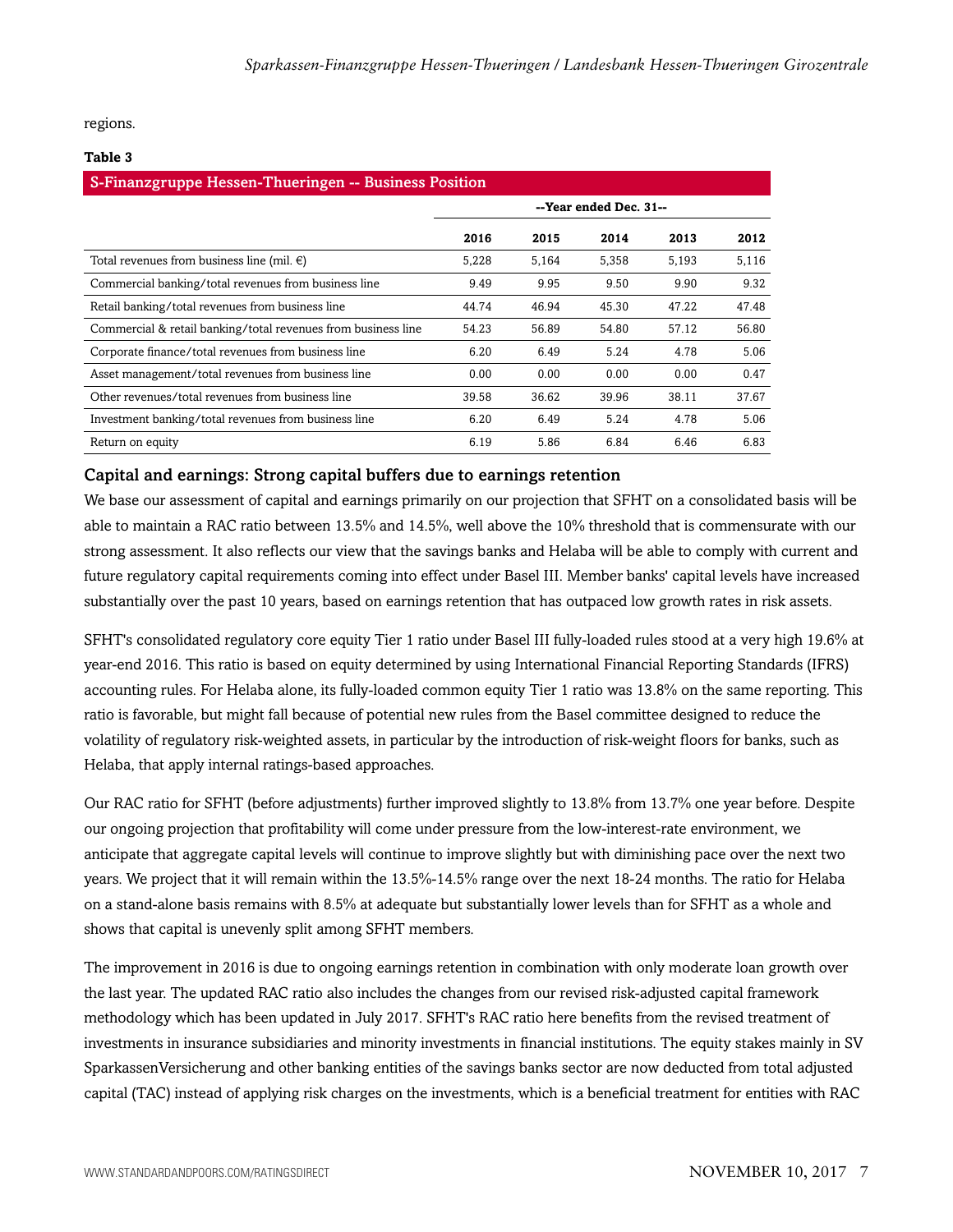ratios significantly above 8%. This positive effect is almost mitigated by the incorporation of risks related to credit value adjustment and central counterparty exposures and a more conservative treatment of deferred tax assets. Combining all elements, the effect from the revised criteria has been almost neutral.

Our RAC ratio generally benefits from the very low economic risk in Germany, which leads to lower risk weights for domestic exposure by the savings banks than under the banks' regulatory standardized approach. This is more than offset by higher risk-weights that we apply to Helaba's corporate exposures. Our RAC projection considers that earnings might come increasingly under pressure from the low-interest-rate environment leading to a potential reduction in net interest income by up to €350 million by 2018 compared with 2016. This is due to the stronger-than-expected results in 2016, a sticky cost base, and a gradual reversal of credit loss provisioning requirements to levels more in line with historical averages. We also assume that the ownership structure will continue to support high earnings retention.

#### **Table 4**

#### S-Finanzgruppe Hessen-Thueringen -- Capital And Earnings

|                                                  | --Year ended Dec. 31-- |                      |                      |                      |                      |  |  |
|--------------------------------------------------|------------------------|----------------------|----------------------|----------------------|----------------------|--|--|
| (Mil. €)                                         | 2016                   | 2015                 | 2014                 | 2013                 | 2012                 |  |  |
| Criteria reflected in RAC ratios                 | 2017 RAC<br>Criteria   | 2010 RAC<br>Criteria | 2010 RAC<br>Criteria | 2010 RAC<br>Criteria | 2010 RAC<br>Criteria |  |  |
| S&P RAC ratio before diversification             | 13.85                  | 13.74                | 12.74                | 11.26                | 11.20                |  |  |
| S&P RAC ratio after diversification              | 13.28                  | 14.33                | 13.50                | 12.75                | 12.16                |  |  |
| Adjusted common equity/total adjusted<br>capital | 89.93                  | 90.01                | 89.46                | 89.13                | 88.39                |  |  |
| Net interest income/operating revenues           | 56.69                  | 59.08                | 56.24                | 57.06                | 57.25                |  |  |
| Fee income/operating revenues                    | 18.52                  | 18.26                | 16.52                | 16.41                | 15.81                |  |  |
| Market-sensitive income/operating revenues       | 8.21                   | 6.58                 | 7.80                 | 8.42                 | 9.21                 |  |  |
| Noninterest expenses/operating revenues          | 66.83                  | 67.02                | 67.03                | 69.00                | 66.59                |  |  |
| Preprovision operating income/average<br>assets  | 0.67                   | 0.65                 | 0.67                 | 0.59                 | 0.65                 |  |  |
| Core earnings/average managed assets             | 0.46                   | 0.41                 | 0.45                 | 0.39                 | 0.39                 |  |  |

RAC--Risk-adjusted capital.

#### **Table 5**

#### S-Finanzgruppe Hessen-Thueringen Risk-Adjusted Capital Framework Data

| (Mil. $\epsilon$ )           | Exposure* | <b>Basel III</b><br><b>RWA</b> | <b>Average Basel III</b><br><b>RW</b> (%) | <b>S&amp;P Global</b><br><b>RWA</b> | <b>Average S&amp;P</b><br>Global RW (%) |
|------------------------------|-----------|--------------------------------|-------------------------------------------|-------------------------------------|-----------------------------------------|
| Credit risk                  |           |                                |                                           |                                     |                                         |
| Government and central banks | 60,293    | 2,016                          | 3                                         | 2,528                               | 4                                       |
| Institutions and CCPs        | 41,370    | 5,123                          | 12                                        | 8,470                               | 20                                      |
| Corporate                    | 99,511    | 53,508                         | 54                                        | 65,896                              | 66                                      |
| Retail                       | 44,350    | 20,031                         | 45                                        | 16,358                              | 37                                      |
| Of which mortgage            | 25,951    | 8,037                          | 31                                        | 5,217                               | 20                                      |
| Securitization§              | 316       | 162                            | 51                                        | 255                                 | 81                                      |
| Other assets <sup>+</sup>    | 3,191     | 2,949                          | 92                                        | 5,339                               | 167                                     |
| Total credit risk            | 249,030   | 83,788                         | 34                                        | 98,845                              | 40                                      |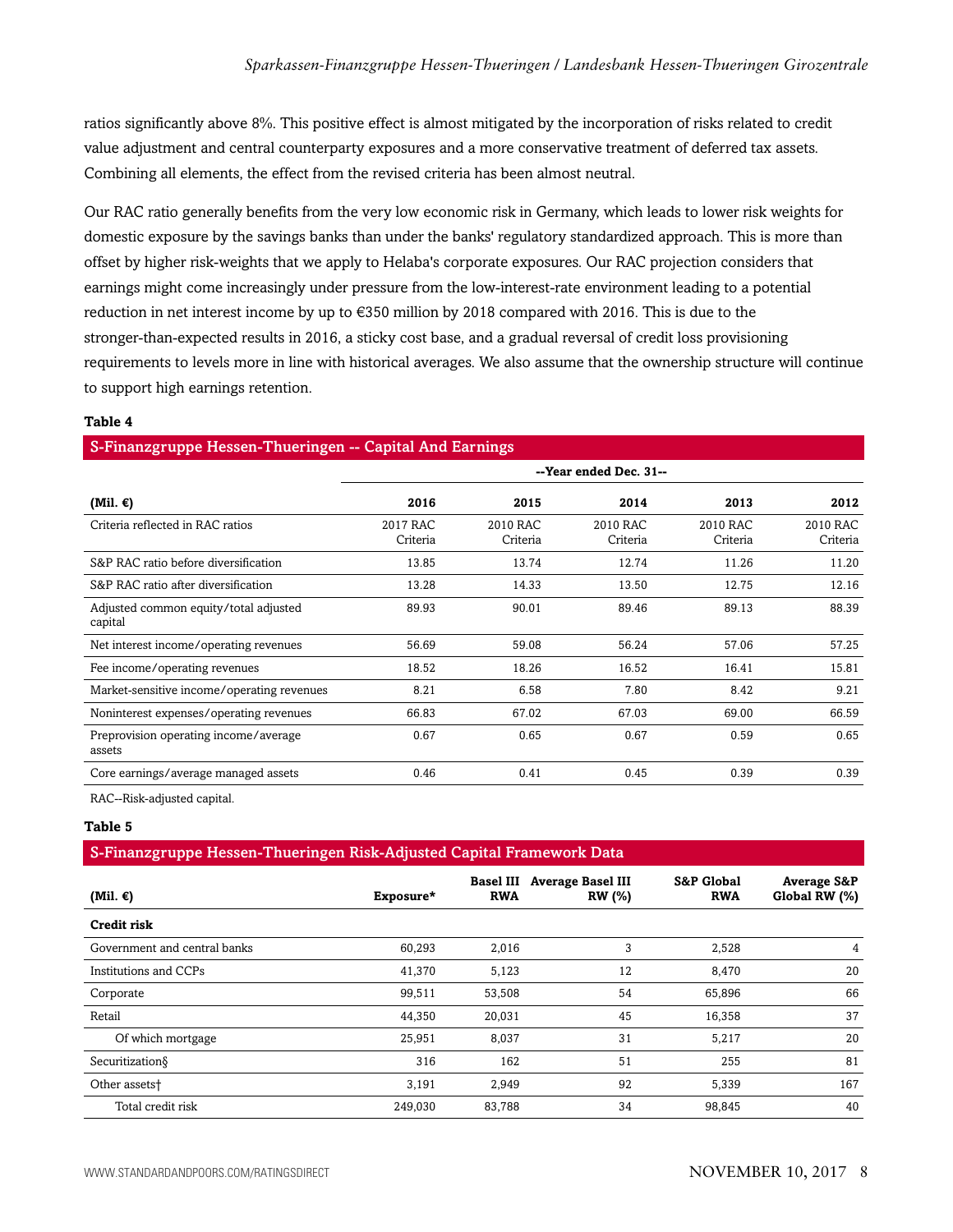#### **Table 5**

#### S-Finanzgruppe Hessen-Thueringen Risk-Adjusted Capital Framework Data (cont.)

| <b>Credit valuation adjustment</b>                 |                          |                                |                     |                                     |                                           |
|----------------------------------------------------|--------------------------|--------------------------------|---------------------|-------------------------------------|-------------------------------------------|
| Total credit valuation adjustment                  | --                       | 753                            | --                  | 2,166                               |                                           |
| <b>Market risk</b>                                 |                          |                                |                     |                                     |                                           |
| Equity in the banking book                         | 8,612                    | 7,159                          | 83                  | 26,316                              | 306                                       |
| Trading book market risk                           | $\overline{\phantom{a}}$ | 3,834                          | --                  | 5,023                               |                                           |
| Total market risk                                  | $\overline{\phantom{a}}$ | 10,993                         | --                  | 31,339                              |                                           |
| <b>Operational risk</b>                            |                          |                                |                     |                                     |                                           |
| Total operational risk                             | --                       | 8,771                          | $-$                 | 5,399                               |                                           |
|                                                    |                          | <b>Basel III</b><br><b>RWA</b> |                     | <b>S&amp;P Global</b><br><b>RWA</b> | % of S&P Global<br><b>RWA</b>             |
| Diversification adjustments                        |                          |                                |                     |                                     |                                           |
| RWA before diversification                         |                          | 104,305                        |                     | 137,750                             | 100                                       |
| Total Diversification/Concentration<br>Adjustments |                          | $\sim$                         |                     | 5,901                               | 4                                         |
| RWA after diversification                          |                          | 104,305                        |                     | 143,651                             | 104                                       |
|                                                    |                          | Tier 1<br>capital              | Tier 1 ratio $(\%)$ | <b>Total adjusted</b><br>capital    | <b>S&amp;P Global RAC</b><br>ratio $(\%)$ |
| Capital ratio                                      |                          |                                |                     |                                     |                                           |
| Capital ratio before adjustments                   |                          | 21,118                         | 20.2                | 19,075                              | 13.8                                      |
| Capital ratio after adjustments‡                   |                          | 21,118                         | 20.2                | 19,075                              | 13.3                                      |

\*Exposure at default. §Securitization exposure includes the securitization tranches deducted from capital in the regulatory framework. †Other assets includes deferred tax assets (DTAs) not deducted from ACE. ‡Adjustments to Tier 1 ratio are additional regulatory requirements (e.g. transitional floor or Pillar 2 add-ons). RWA--Risk-weighted assets. RW--Risk weight. RAC--Risk-adjusted capital. Sources: Company data as of Dec. 31, 2016, S&P Global Ratings.

#### Risk position: Benefits from a high share of granular retail loans, lower risk appetite, and support from the German economy

SFHT's loss track record through the recent financial and sovereign debt crisis has been better than peers in Germany with similar geographic and business profiles. We expect this to continue, given both the savings banks' and Helaba's prudent risk appetite. We balance the savings banks' highly granular retail loan portfolios in Germany against Helaba's well-managed, but more cyclical and concentrated, exposures. In our opinion, the group will continue to benefit from a robust economic environment in Germany over the next two years. We also consider that capital is not fully fungible within the group, as the banks are legally independent and separately regulated.

SFHT's groupwide risk discipline benefits from joint risk-management guidelines, harmonized rating and scoring systems, monitoring by SFHT's audit department for the savings banks, and risk-reward contributions to the protection scheme. The group also benefits from a high proportion of collateralized, granular domestic residential mortgage loans and stable housing markets in Germany. This has reduced domestic credit losses to historical lows. The decrease in 2016 in the group's new credit loss provisions compared with 2015 is mainly driven by historical low loss provisions of only €3 million on Helaba's commercial real estate portfolio and by the release of some portfolio-based provisions with reserving character made at Helaba in 2015. Because the savings banks operate only in their own regions and are constrained by individual regulatory limits on single loans, the single-name concentration risk for the group from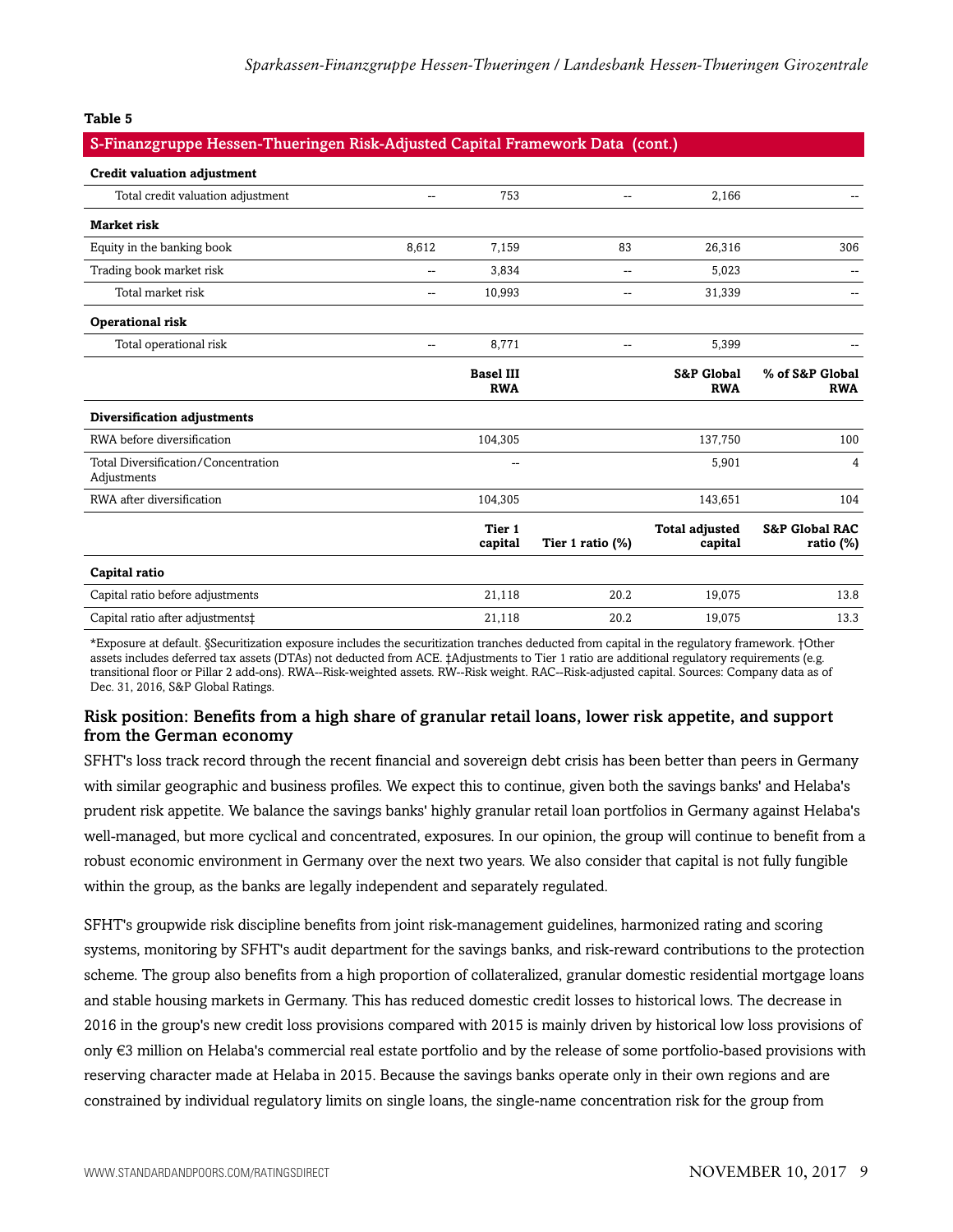individual savings banks is negligible.

In our view, SFHT's exposure to the commercial real estate sector by Helaba represents the biggest industry concentration risk. Helaba's credit volume in this segment is about €33 billion. About 57% of this exposure is outside Germany, mainly the U.S. and the U.K. These risks are partly mitigated by what we see as the savings banks' and Helaba's risk-averse cultures. Helaba's credit losses on international commercial real estate and corporate financing have been materially lower than those of many other specialized peers. We see this as an illustration of Helaba's generally more-prudent underwriting and conservative risk culture. Helaba's exposure to commercial real estate in the U.K. is about €3.4 billion, mainly in London and Southern England. Although exposure quality might suffer following the U.K.'s referendum decision to leave the EU, we believe that the impact on Helaba and SFHT should be immaterial to our ratings. The exposures' loan-to-value ratios are almost entirely below 70%, of which the vast majority (87% in total), are below 60%. The exposure to financial institutions tenants is minimal. We also consider Helaba's traditional focus on strong sponsors with long-standing relationships as ratings positive.

In 2016, Helaba's shipping exposure has been the main driver of loan-loss provisions. However, with only €0.9 billion of exposure by end-June 2017, it is smaller than peers and continues to shrink. Helaba considers more than half of the portfolio as problematic, but we consider it is well provisioned. Therefore, the portfolio is unlikely to materially impact our capital figures for Helaba, and especially not for SFHT as a whole.

| S-Finanzgruppe Hessen-Thueringen -- Risk Position                 |                        |        |        |         |        |  |  |  |
|-------------------------------------------------------------------|------------------------|--------|--------|---------|--------|--|--|--|
|                                                                   | --Year ended Dec. 31-- |        |        |         |        |  |  |  |
|                                                                   | 2016                   | 2015   | 2014   | 2013    | 2012   |  |  |  |
| Growth in customer loans                                          | 1.51                   | 2.74   | 0.73   | 0.05    | 5.64   |  |  |  |
| Total diversification adjustment / S&P RWA before diversification | 4.11                   | (4.17) | (5.61) | (11.70) | (7.90) |  |  |  |
| Total managed assets/adjusted common equity (x)                   | 14.96                  | 15.04  | 16.23  | 16.62   | 19.32  |  |  |  |
| New loan loss provisions/average customer loans                   | 0.06                   | 0.14   | 0.05   | 0.15    | 0.19   |  |  |  |

#### **Table 6**

RWA--Risk-weighted assets.

#### Funding and liquidity: Benefit from SFHT's sizable regional retail deposit franchise

We continue to anticipate that SFHT's funding and liquidity will remain neutral for the rating, given that these two factors are in line with some large European peers. We view positively the group's refinancing availability from its large regional retail branch network, its close relationships with domestic retail and corporate clients, and its franchise for issuing longer-term Pfandbriefe (covered bonds). In our view, however, funding and liquidity are not fully fungible within the group.

The savings banks are very well funded and have a strong granular retail deposit base, which creates sizable surplus liquidity. SFHT's strong regional franchise and broad branch network support the stability of its customer deposits. Moreover, their liquidity benefits from sizable high-quality securities eligible for sale-and-repurchase transactions. The banks' excess funding is mainly channeled to Helaba.

Helaba contributes to SFHT's funding access and diversity, but it is to a significant degree wholesale funded (including covered bonds) and exposed to potentially tighter access to funding and higher financing costs under stressed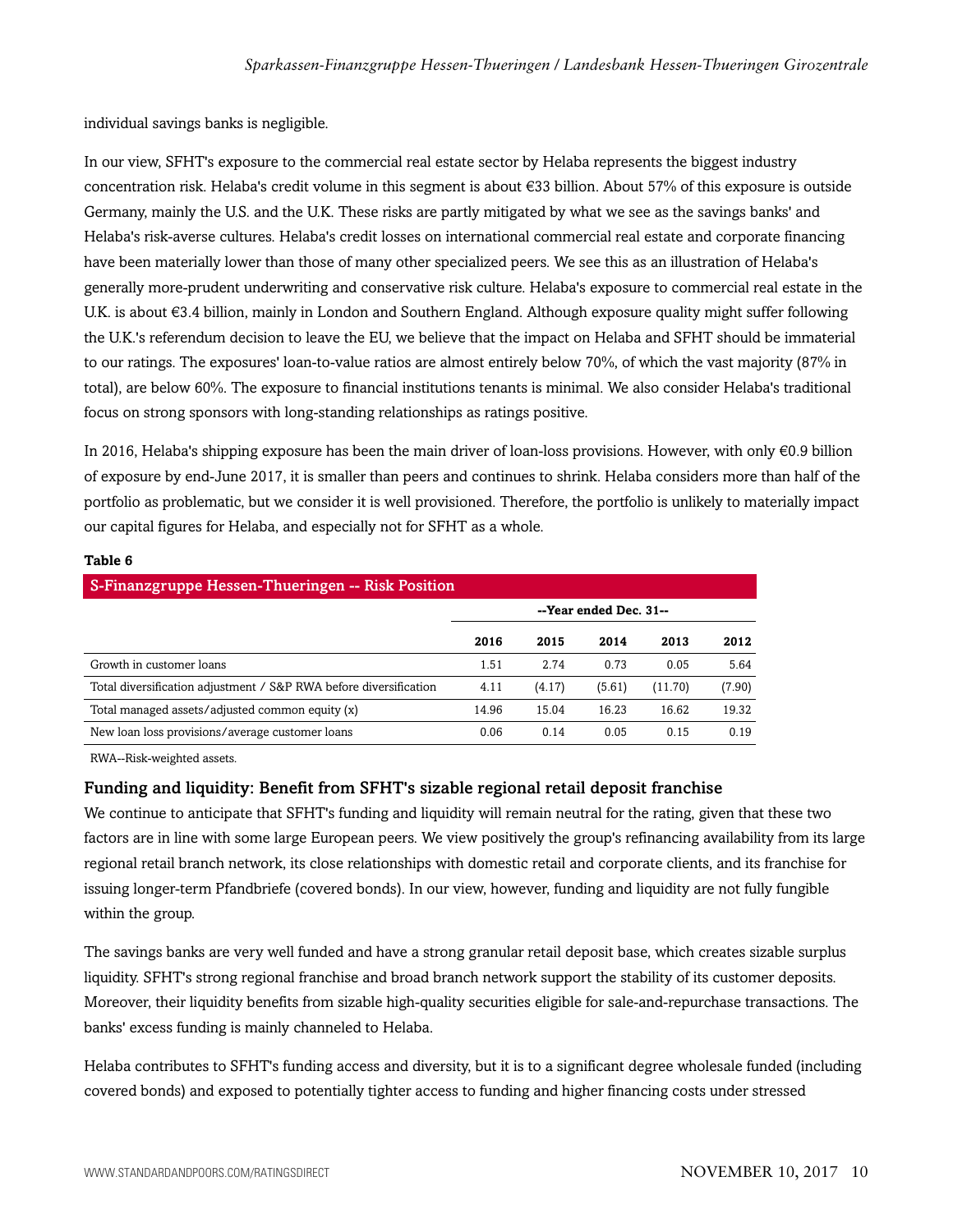conditions. That said, Helaba has for many years applied a largely matched funding policy to mitigate funding and liquidity risks, which we regard as ratings positive. A high level of covered bonds issuance and good access to refinancing in Germany's Pfandbrief market support its franchise, and Helaba's wholesale funding sources are generally very diverse. We also regard Helaba's improved access to funding from the savings banks in North Rhine-Westphalia and Brandenburg, through its role as their central bank, as ratings positive. Moreover, Helaba owns Frankfurter Sparkasse, which affords it direct access to a granular retail deposits. We continue to view as positive Helaba's prudent liquidity management.

SFHT's aggregate loan-to-deposit ratio was about 125% at year-end 2016, reflecting that Helaba's operations are not fully deposit funded such as those of the savings banks. However, our stable funding ratio of slightly above 100% demonstrates the overall balanced funding profile of the group. SFHT's broad liquid assets to short-term wholesale funding ratio of 1.12x as of year-end 2016 underpins our adequate view of the group's liquidity position. The savings banks and Helaba's large securities portfolio, including substantial amounts of liquid assets bolsters this ratio, in our view.

| S-Finanzgruppe Hessen-Thueringen -- Funding And Liquidity |                        |        |        |        |        |  |  |  |  |
|-----------------------------------------------------------|------------------------|--------|--------|--------|--------|--|--|--|--|
|                                                           | --Year ended Dec. 31-- |        |        |        |        |  |  |  |  |
| (Mil. $\epsilon$ )                                        | 2016                   | 2015   | 2014   | 2013   | 2012   |  |  |  |  |
| Core deposits/funding base                                | 57.38                  | 55.81  | 53.30  | 51.22  | 48.74  |  |  |  |  |
| Customer loans (net)/customer deposits                    | 125.13                 | 123.93 | 125.72 | 127.50 | 125.32 |  |  |  |  |
| Long term funding ratio                                   | 78.79                  | 75.60  | 74.10  | 71.70  | 70.66  |  |  |  |  |
| Stable funding ratio                                      | 100.66                 | 98.45  | 98.20  | 96.25  | 99.90  |  |  |  |  |
| Short-term wholesale funding/funding base                 | 23.27                  | 26.60  | 28.14  | 30.58  | 31.46  |  |  |  |  |
| Broad liquid assets/short-term wholesale funding (x)      | 1.12                   | 1.04   | 1.06   | 1.00   | 1.08   |  |  |  |  |
| Net broad liquid assets/short-term customer deposits      | 5.84                   | 2.36   | 3.73   | (0.24) | 7.13   |  |  |  |  |
| Short-term wholesale funding/total wholesale funding      | 53.49                  | 59.05  | 59.16  | 61.62  | 60.43  |  |  |  |  |

#### **Table 7**

#### External support:Individual bank's ratings based on core group status

Our ratings are based on SFHT's member banks' aggregate strength, given that we consider them to be a group of integrated, albeit legally independent institutions. (see "Credit FAQ: How We Rate German Savings Banks," published Aug. 19, 2016). We consider SFHT, including Helaba, to be a highly-strategic subgroup to the nationwide network of German savings banks, to which we assign a GCP of 'a+'. This is neutral to the GCP of SFHT, however, given that we consider SFHT's unsupported GCP at 'a' already, which means that no uplift is possible for being a member of the nationwide network. Since we regard all SFHT savings banks and Helaba to be core members to SFHT, we equalize our ratings on each bank with the 'a' GCP on SFHT (see chart).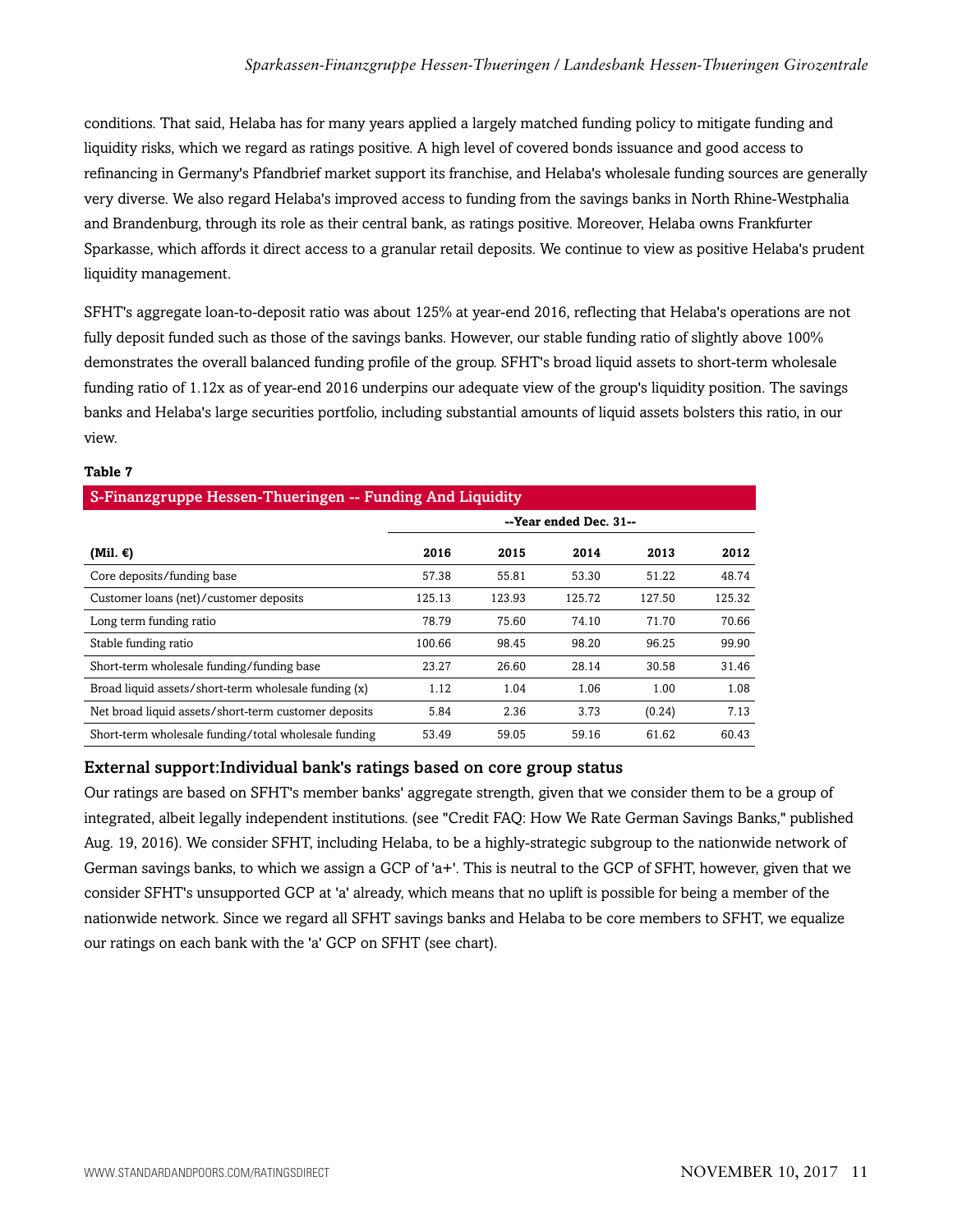

We also regard Helaba as a core group member and include it in our GCP on SFHT. This reflects that the savings banks in Hesse and Thuringia own 68.85% in Helaba and are actively involved in the supervision of its strategies. In addition, SFHT savings banks and Helaba strengthened their ties by creating a regional reserve fund in 2004 on top of the German savings banks' nationwide institutional protection scheme. The size of the regional reserve fund was €522 million at year-end 2016 and its goal is to prevent the insolvency of member institutions while also protecting depositors. It underscores the savings banks' commitment to each other and to Helaba. It differs from the nationwide mutual protection scheme of the German savings banks association by tying Helaba directly to its associated savings banks. Under the national scheme, Landesbanks are expected to support each other under a separate pillar that excludes savings banks, although they might ultimately receive support from savings banks under certain conditions.

Since June 2015, we have regarded the prospect of extraordinary government support for German banks as uncertain, in view of the authorities' clear intent to avoid taxpayer bail-outs of failing banks, and the well-advanced and effective resolution framework. At the same time, we view the German resolution regime as effective under our additional loss-absorbing capacity (ALAC) criteria. This contains a well-defined bail-in process under which authorities would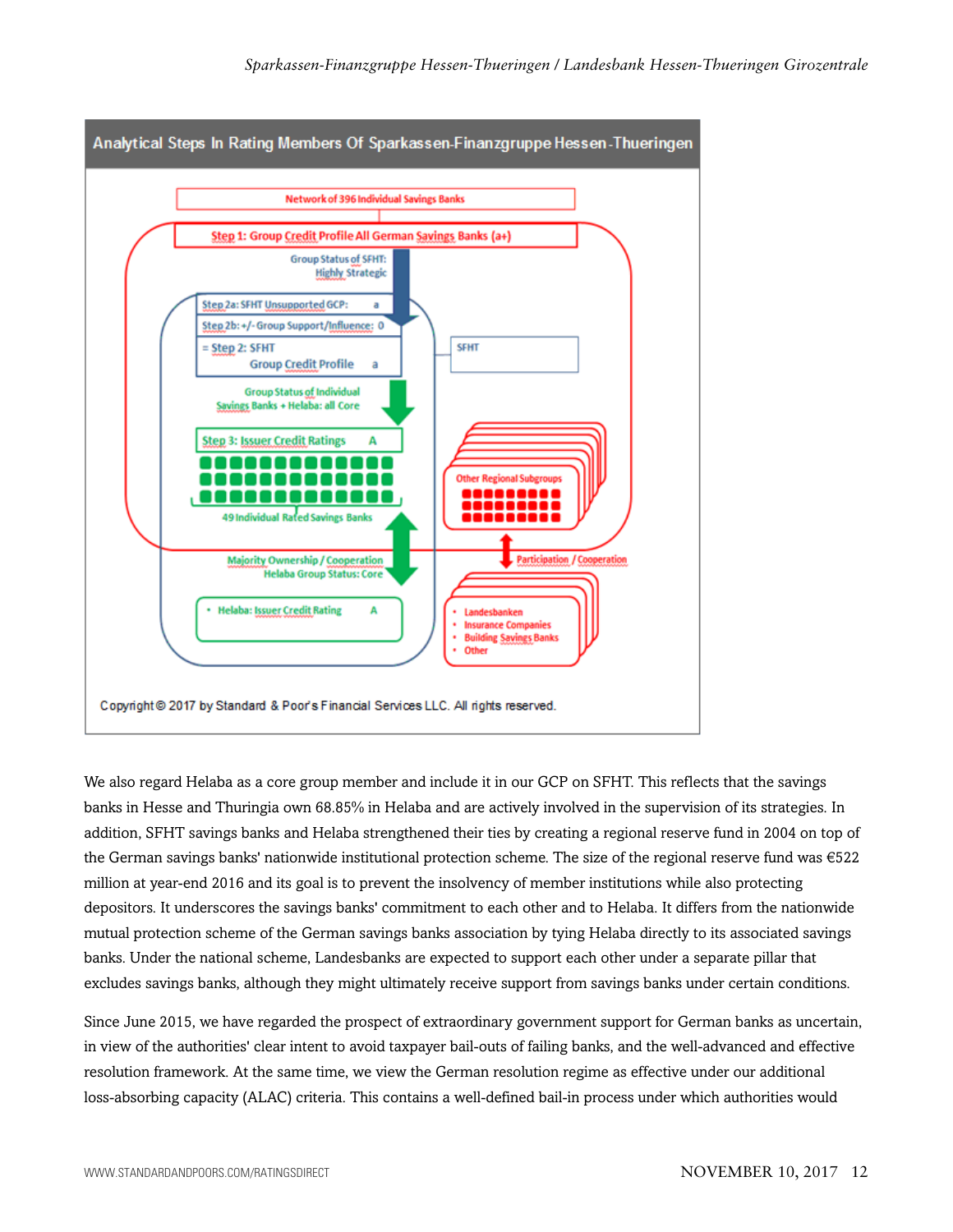permit nonviable systemically important banks to continue critical functions as going concerns following a bail-in of eligible liabilities.

However, our assessment of SFHT's GCP does not include support from ALAC. We believe that regulators would apply a resolution framework to individual institutions in SFHT and not to the group as a whole. Apart from Helaba, it is unlikely that individual savings banks would be subject to a well-defined bail-in resolution process, given their small size, limited complexity, and low systemic importance in Germany as stand-alone entities. We believe that group support is the strongest external support element for member institutions including Helaba.

#### Additional rating factors: None

No additional factors affect this rating

#### Grandfathered debt ratings

The 'AA-' ratings on several of Helaba's obligations are supported by the grandfathered statutory guarantees (Gewährträgerhaftung) of its government owners, the States of Hesse (AA/Positive/A-1+) and Thuringia (not rated). The savings banks also guarantee Helaba's grandfathered obligations. As the grandfathering guarantee is, strictly speaking, not explicit about timeliness of payment, we believe that timeliness of payment hinges on the strong ongoing ownership commitment. Our ratings refer to Hesse as the strongest guarantor. In our view, the grandfathered debt benefits from an extremely high likelihood of extraordinary government support from Hesse as we define it, based on our assessment of its critical role for and very strong link with the respective guarantors. See also "Four German Banks On Watch Positive, Various Banks' Snr Unsecured Debt On Watch Developing Or Neg, Pending Notes Review ," published Dec. 15, 2016.

Any positive or negative rating action on the grandfathered debt would most likely be based on the following factors:

- Developments that could lead us to change our assessment of the role for or link with the respective states with regard to grandfathered debt; or
- <span id="page-12-0"></span>• Positive or negative rating actions on the guarantors.

## Related Criteria

- Criteria Financial Institutions General: Risk-Adjusted Capital Framework Methodology, July 20, 2017
- General Criteria: Methodology For Linking Long-Term And Short-Term Ratings, April 7, 2017
- Criteria Financial Institutions Banks: Bank Rating Methodology And Assumptions: Additional Loss-Absorbing Capacity, April 27, 2015
- General Criteria: Rating Government-Related Entities: Methodology And Assumptions, March 25, 2015
- Criteria Financial Institutions Banks: Bank Hybrid Capital And Nondeferrable Subordinated Debt Methodology And Assumptions, Jan. 29, 2015
- General Criteria: Group Rating Methodology, Nov. 19, 2013
- Criteria Financial Institutions Banks: Quantitative Metrics For Rating Banks Globally: Methodology And Assumptions, July 17, 2013
- Criteria Financial Institutions Banks: Banks: Rating Methodology And Assumptions, Nov. 9, 2011
- Criteria Financial Institutions Banks: Banking Industry Country Risk Assessment Methodology And Assumptions, Nov. 9, 2011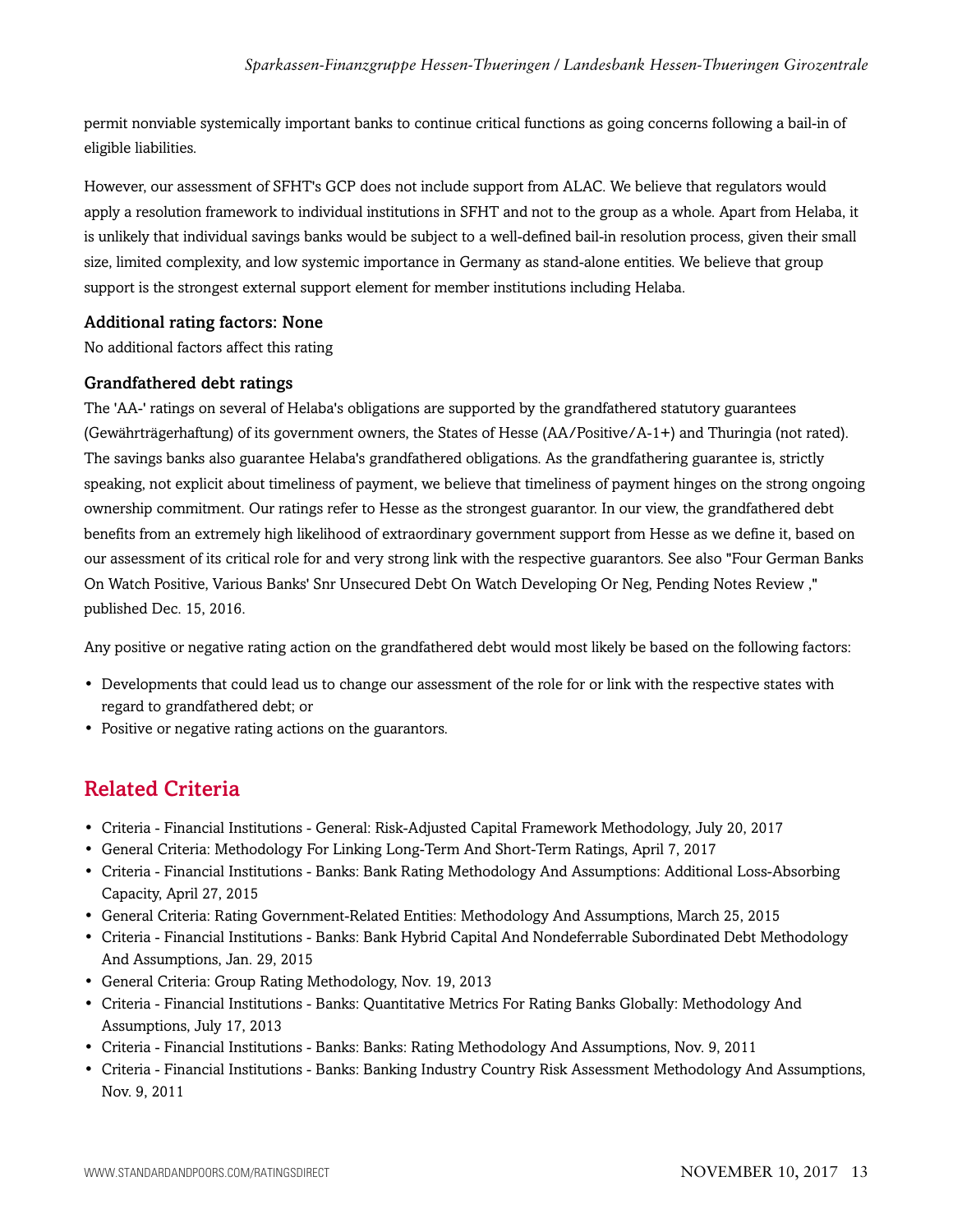- General Criteria: Use Of CreditWatch And Outlooks, Sept. 14, 2009
- <span id="page-13-0"></span>• Criteria - Financial Institutions - Banks: Commercial Paper I: Banks, March 23, 2004

## Related Research

- Banking Industry Country Risk Assessment: Germany, Oct. 11, 2017
- Various German Banks' Snr Unsecured Debt Lowered/Affirmed After Notes Review; Off Watch; Four Banks Remain On Watch, Feb. 9, 2017
- Credit FAQ: How we rate German Savings Banks, Aug. 19, 2016
- Ratings Affirmed On Various German Savings Banks, Helaba, And DekaBank On Capital Strengthening And Integration, Aug. 19, 2016
- GRE Criteria Review Of Six German And Austrian Banks' Grandfathered Debt Results In Four Downgrades And Two Affirmations, Sept. 20, 2012

| <b>Anchor Matrix</b> |              |                      |       |                |       |       |                              |       |      |      |
|----------------------|--------------|----------------------|-------|----------------|-------|-------|------------------------------|-------|------|------|
| Industry             |              | <b>Economic Risk</b> |       |                |       |       |                              |       |      |      |
| <b>Risk</b>          | $\mathbf{1}$ | $\overline{2}$       | 3     | $\overline{4}$ | 5     | 6     | 7                            | 8     | 9    | 10   |
| $\mathbf{1}$         | a            | a                    | $a-$  | bbb+           | bbb+  | bbb   | $\qquad \qquad \blacksquare$ | ٠     | ۰    |      |
| $\overline{2}$       | a            | $a-$                 | $a-$  | bbb+           | bbb   | bbb   | bbb-                         |       | ۰    |      |
| 3                    | $a-$         | $a-$                 | bbb+  | bbb+           | bbb   | bbb-  | bbb-                         | $bb+$ | ٠    |      |
| $\overline{4}$       | bbb+         | bbb+                 | bbb+  | bbb            | bbb   | bbb-  | $bb+$                        | bb    | bb   |      |
| 5                    | bbb+         | bbb                  | bbb   | bbb            | bbb-  | bbb-  | bb+                          | bb    | bb-  | $b+$ |
| 6                    | bbb          | bbb                  | bbb-  | bbb-           | bbb-  | $bb+$ | bb                           | bb    | bb-  | $b+$ |
| $\overline{7}$       | ۰            | bbb-                 | bbb-  | $bb+$          | $bb+$ | bb    | bb                           | bb-   | $b+$ | $b+$ |
| 8                    | -            | $\qquad \qquad -$    | $bb+$ | bb             | bb    | bb    | bb-                          | bb-   | $b+$ | b    |
| 9                    | ۰            | ۰                    | ۰     | bb             | bb-   | bb-   | $b+$                         | $b+$  | $b+$ | b    |
| 10                   | ۰            | ۰                    | ۰     | ۰              | b+    | $b+$  | b+                           | b     | b    | b-   |

| Ratings Detail (As Of November 10, 2017)  |                                            |                |  |  |  |  |  |
|-------------------------------------------|--------------------------------------------|----------------|--|--|--|--|--|
| Landesbank Hessen-Thueringen Girozentrale |                                            |                |  |  |  |  |  |
| <b>Counterparty Credit Rating</b>         |                                            | $A/Stable/A-1$ |  |  |  |  |  |
| <b>Commercial Paper</b>                   |                                            |                |  |  |  |  |  |
| Foreign Currency                          |                                            | $A-1$          |  |  |  |  |  |
| Senior Subordinated                       |                                            | A-             |  |  |  |  |  |
|                                           | <b>Counterparty Credit Ratings History</b> |                |  |  |  |  |  |
| 16-Sep-2010                               | Foreign Currency                           | $A/Stable/A-1$ |  |  |  |  |  |
| 06-May-2009                               |                                            | A/Negative/A-1 |  |  |  |  |  |
| 02-Oct-2008                               |                                            | $A/Stable/A-1$ |  |  |  |  |  |
| 16-Sep-2010                               | Local Currency                             | $A/Stable/A-1$ |  |  |  |  |  |
| 06-May-2009                               |                                            | A/Negative/A-1 |  |  |  |  |  |
| 02-Oct-2008                               |                                            | A/Stable/A-1   |  |  |  |  |  |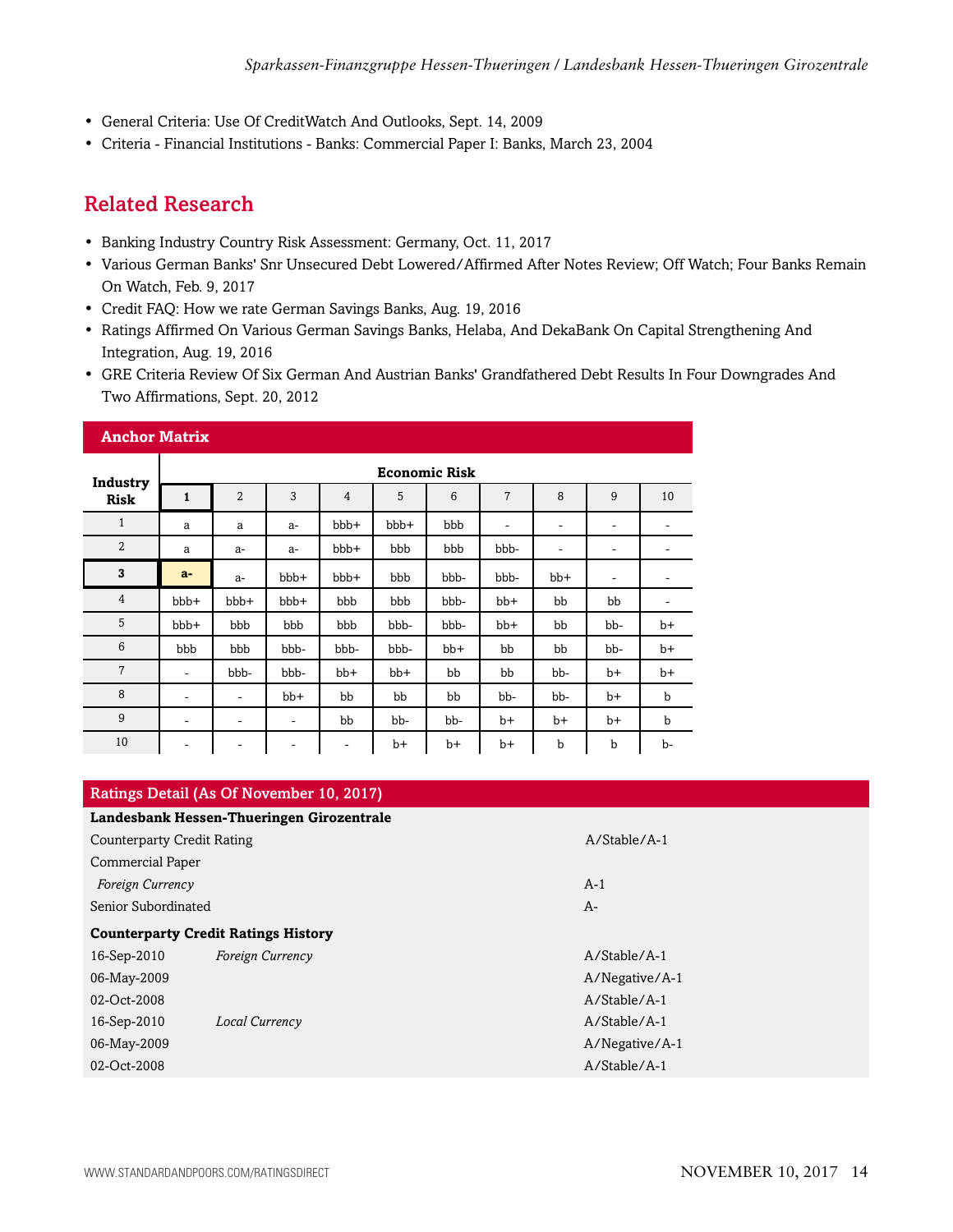| Ratings Detail (As Of November 10, 2017) (cont.) |                 |
|--------------------------------------------------|-----------------|
| <b>Sovereign Rating</b>                          |                 |
| Germany (Federal Republic of)                    | AAA/Stable/A-1+ |
| <b>Related Entities</b>                          |                 |
| <b>Frankfurter Sparkasse</b>                     |                 |
| <b>Issuer Credit Rating</b>                      | A/Stable/A-1    |
| <b>Kasseler Sparkasse</b>                        |                 |
| <b>Issuer Credit Rating</b>                      | $A/Stable/A-1$  |
| Kreissparkasse Eichsfeld                         |                 |
| <b>Issuer Credit Rating</b>                      | A/Stable/A-1    |
| Kreissparkasse Gelnhausen                        |                 |
| <b>Issuer Credit Rating</b>                      | A/Stable/A-1    |
| Kreissparkasse Gotha                             |                 |
| <b>Issuer Credit Rating</b>                      | A/Stable/A-1    |
| Kreissparkasse Gross-Gerau                       |                 |
| <b>Issuer Credit Rating</b>                      | A/Stable/A-1    |
| Kreissparkasse Hildburghausen                    |                 |
| <b>Issuer Credit Rating</b>                      | $A/Stable/A-1$  |
| Kreissparkasse Limburg                           |                 |
| <b>Issuer Credit Rating</b>                      | A/Stable/A-1    |
| Kreissparkasse Nordhausen                        |                 |
| <b>Issuer Credit Rating</b>                      | A/Stable/A-1    |
| Kreissparkasse Saale-Orla                        |                 |
| <b>Issuer Credit Rating</b>                      | A/Stable/A-1    |
| Kreissparkasse Saalfeld-Rudolstadt               |                 |
| <b>Issuer Credit Rating</b>                      | A/Stable/A-1    |
| Kreissparkasse Schluechtern                      |                 |
| <b>Issuer Credit Rating</b>                      | A/Stable/A-1    |
| Kreissparkasse Schwalm-Eder                      |                 |
| <b>Issuer Credit Rating</b>                      | A/Stable/A-1    |
| Kreissparkasse Weilburg                          |                 |
| <b>Issuer Credit Rating</b>                      | A/Stable/A-1    |
| Kyffhaeusersparkasse                             |                 |
| <b>Issuer Credit Rating</b>                      | A/Stable/A-1    |
| <b>Nassauische Sparkasse</b>                     |                 |
| <b>Issuer Credit Rating</b>                      | A/Stable/A-1    |
| <b>Sparkasse Altenburger Land</b>                |                 |
| <b>Issuer Credit Rating</b>                      | A/Stable/A-1    |
| Sparkasse Arnstadt-Ilmenau                       |                 |
| <b>Issuer Credit Rating</b>                      | A/Stable/A-1    |
| <b>Sparkasse Bad Hersfeld-Rotenburg</b>          |                 |
| <b>Issuer Credit Rating</b>                      | A/Stable/A-1    |
| <b>Sparkasse Battenberg</b>                      |                 |
| <b>Issuer Credit Rating</b>                      | A/Stable/A-1    |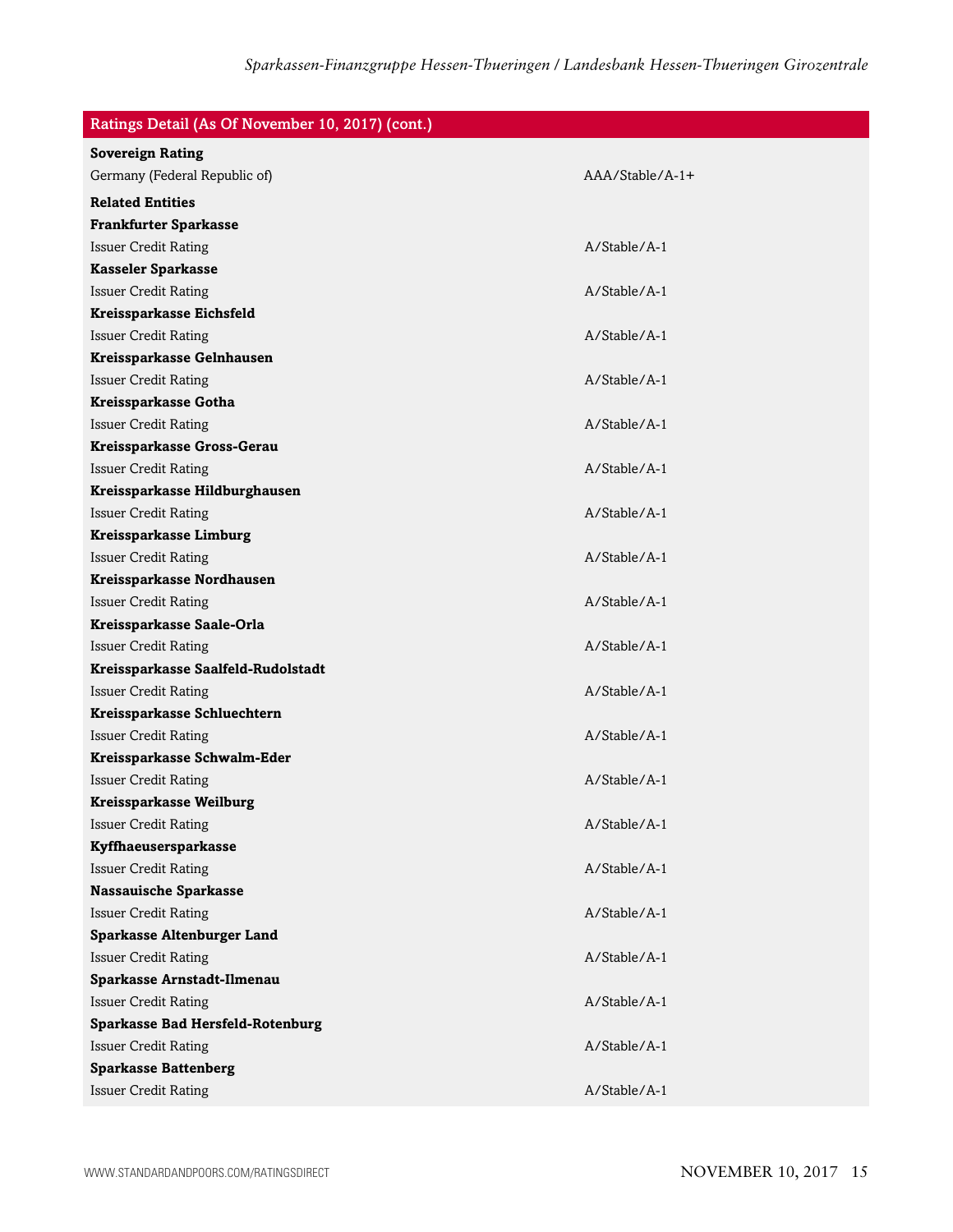| Ratings Detail (As Of November 10, 2017) (cont.) |                |
|--------------------------------------------------|----------------|
| <b>Sparkasse Bensheim</b>                        |                |
| <b>Issuer Credit Rating</b>                      | A/Stable/A-1   |
| <b>Sparkasse Dieburg</b>                         |                |
| <b>Issuer Credit Rating</b>                      | A/Stable/A-1   |
| <b>Sparkasse Dillenburg</b>                      |                |
| <b>Issuer Credit Rating</b>                      | A/Stable/A-1   |
| Sparkasse Fulda                                  |                |
| <b>Issuer Credit Rating</b>                      | $A/Stable/A-1$ |
| <b>Sparkasse Gera-Greiz</b>                      |                |
| <b>Issuer Credit Rating</b>                      | A/Stable/A-1   |
| <b>Sparkasse Giessen</b>                         |                |
| <b>Issuer Credit Rating</b>                      | A/Stable/A-1   |
| <b>Sparkasse Gruenberg</b>                       |                |
| <b>Issuer Credit Rating</b>                      | A/Stable/A-1   |
| <b>Sparkasse Hanau</b>                           |                |
| <b>Issuer Credit Rating</b>                      | A/Stable/A-1   |
| Sparkasse Jena-Saale-Holzland                    |                |
| <b>Issuer Credit Rating</b>                      | A/Stable/A-1   |
| Sparkasse Langen-Seligenstadt                    |                |
| <b>Issuer Credit Rating</b>                      | A/Stable/A-1   |
| Sparkasse Laubach-Hungen                         |                |
| <b>Issuer Credit Rating</b>                      | A/Stable/A-1   |
| Sparkasse Marburg-Biedenkopf                     |                |
| <b>Issuer Credit Rating</b>                      | A/Stable/A-1   |
| <b>Sparkasse Mittelthueringen</b>                |                |
| <b>Issuer Credit Rating</b>                      | A/Stable/A-1   |
| <b>Sparkasse Oberhessen</b>                      |                |
| <b>Issuer Credit Rating</b>                      | A/Stable/A-1   |
| <b>Sparkasse Odenwaldkreis</b>                   |                |
| <b>Issuer Credit Rating</b>                      | A/Stable/A-1   |
| <b>Sparkasse Rhoen-Rennsteig</b>                 |                |
| <b>Issuer Credit Rating</b>                      | A/Stable/A-1   |
| <b>Sparkasse Sonneberg</b>                       |                |
| <b>Issuer Credit Rating</b>                      | A/Stable/A-1   |
| <b>Sparkasse Starkenburg</b>                     |                |
| <b>Issuer Credit Rating</b>                      | A/Stable/A-1   |
| <b>Sparkasse Unstrut-Hainich</b>                 |                |
| <b>Issuer Credit Rating</b>                      | A/Stable/A-1   |
| <b>Sparkasse Waldeck-Frankenberg</b>             |                |
| <b>Issuer Credit Rating</b>                      | A/Stable/A-1   |
| <b>Sparkasse Werra-Meissner</b>                  |                |
| <b>Issuer Credit Rating</b>                      | A/Stable/A-1   |
| <b>Sparkasse Wetzlar</b>                         |                |
| <b>Issuer Credit Rating</b>                      | A/Stable/A-1   |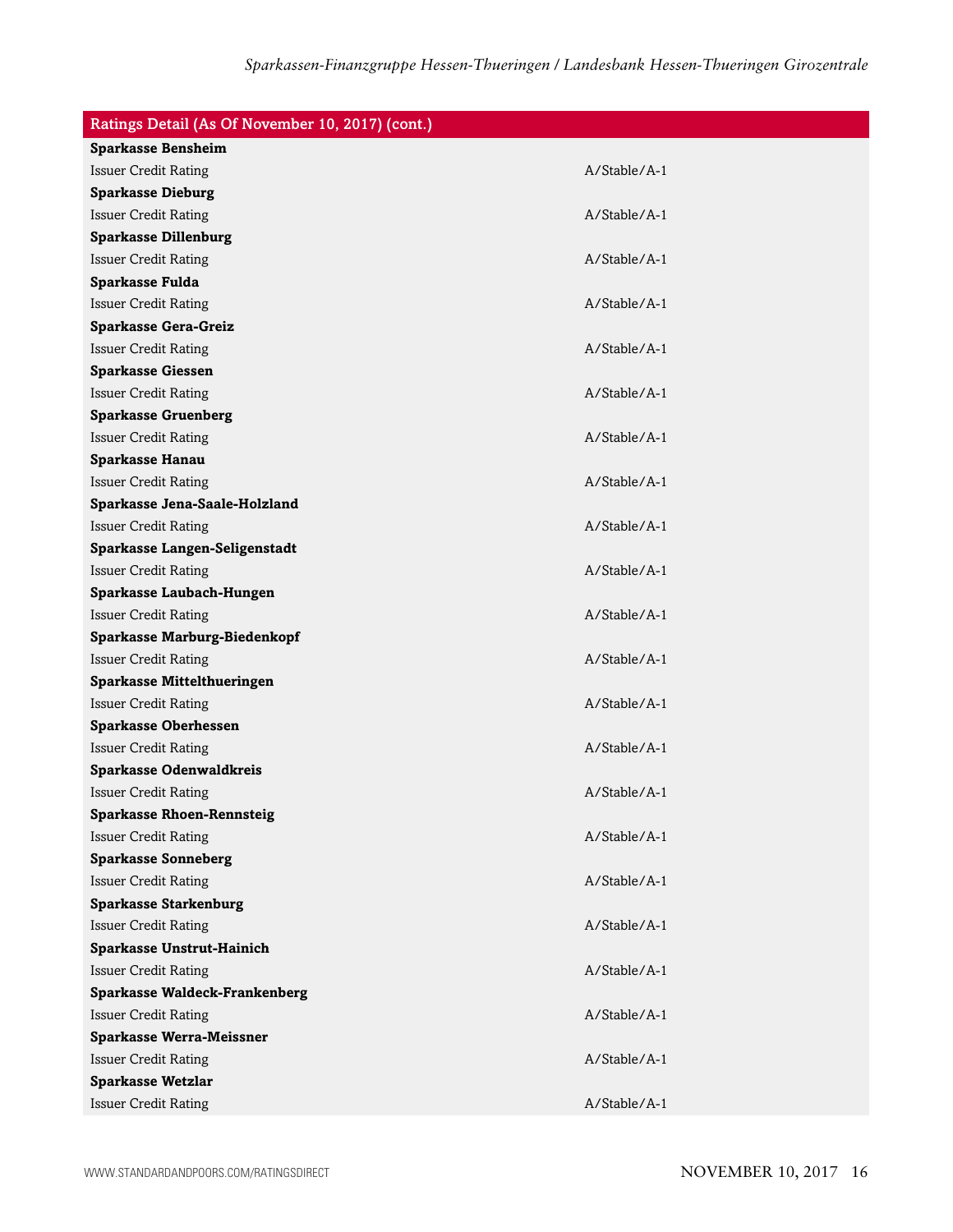| Ratings Detail (As Of November 10, 2017) (cont.) |                |  |
|--------------------------------------------------|----------------|--|
| <b>Stadtsparkasse Borken</b>                     |                |  |
| Issuer Credit Rating                             | $A/Stable/A-1$ |  |
| <b>Stadtsparkasse Grebenstein</b>                |                |  |
| Issuer Credit Rating                             | $A/Stable/A-1$ |  |
| Stadtsparkasse Schwalmstadt                      |                |  |
| Issuer Credit Rating                             | $A/Stable/A-1$ |  |
| <b>Stadt- und Kreis-Sparkasse Darmstadt</b>      |                |  |
| Issuer Credit Rating                             | $A/Stable/A-1$ |  |
| Staedtische Sparkasse Offenbach am Main          |                |  |
| <b>Issuer Credit Rating</b>                      | $A/Stable/A-1$ |  |
| Taunus-Sparkasse                                 |                |  |
| <b>Issuer Credit Rating</b>                      | $A/Stable/A-1$ |  |
| Wartburg-Sparkasse                               |                |  |
| <b>Issuer Credit Rating</b>                      | $A/Stable/A-1$ |  |

\*Unless otherwise noted, all ratings in this report are global scale ratings. S&P Global Ratings' credit ratings on the global scale are comparable across countries. S&P Global Ratings' credit ratings on a national scale are relative to obligors or obligations within that specific country. Issue and debt ratings could include debt guaranteed by another entity, and rated debt that an entity guarantees.

#### **Additional Contact:**

Financial Institutions Ratings Europe; FIG\_Europe@spglobal.com